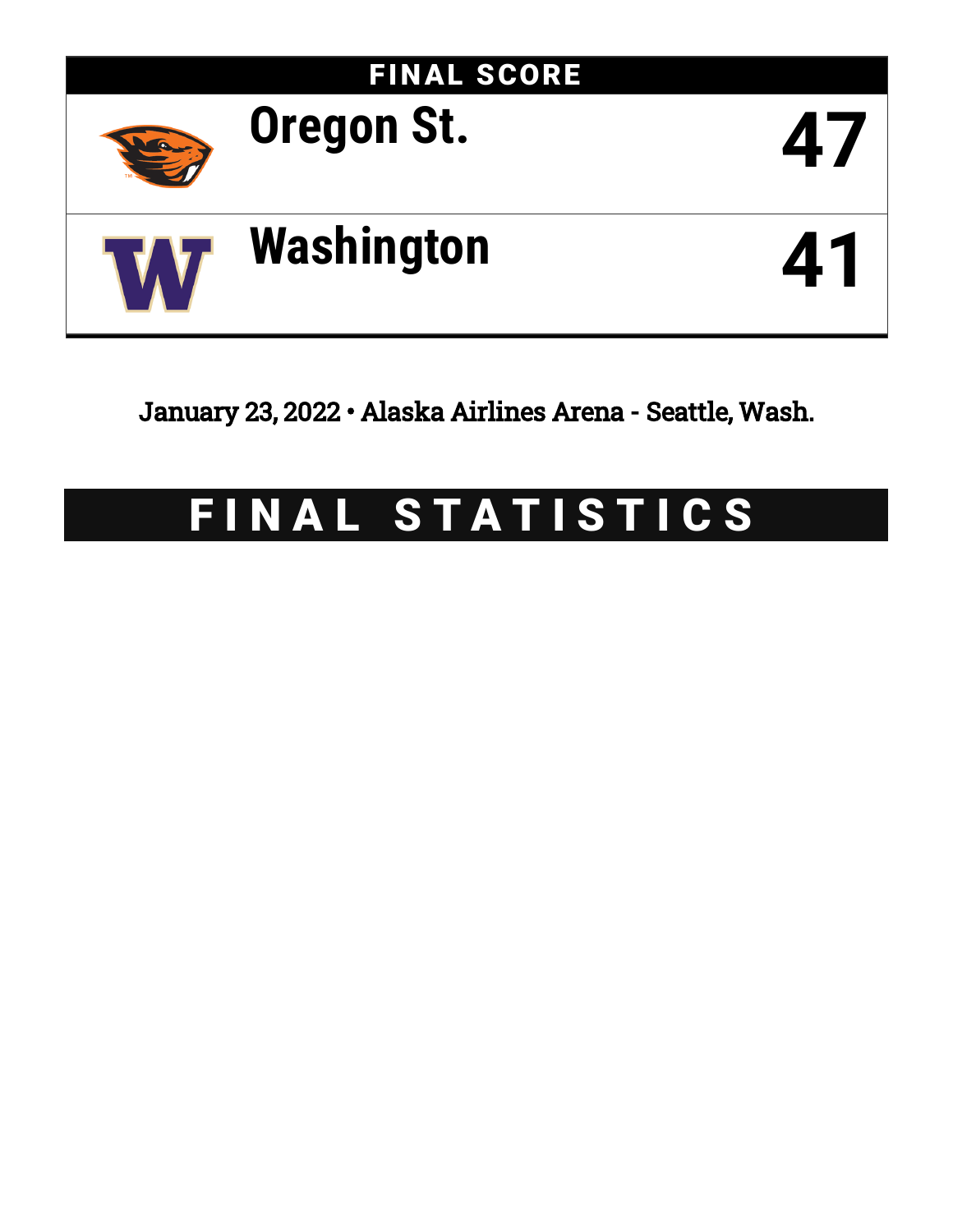# **Official Box Score Oregon St. vs Washington Game Totals -- Final Statistics January 23, 2022 at Alaska Airlines Arena - Seattle, Wash.**



# **Oregon St. 47**

| Player                | S                       | Pts           | FG       | 3FG            | FT      | OR           | <b>DR</b> | TR             | PF             |          | TO.      | <b>B</b> lk          | Stl      | Min | $+/-$          |
|-----------------------|-------------------------|---------------|----------|----------------|---------|--------------|-----------|----------------|----------------|----------|----------|----------------------|----------|-----|----------------|
| COROSDALE, TAYA       | F.                      | $12 \,$       | $4 - 7$  | $2 - 2$        | $2 - 2$ | 2            | 6         | 8              | 0              | 3        |          | 2                    | 0        | 38  | 8              |
| KAMPSCHROEDER, GRETA  | G                       | 3             | $1 - 3$  | $1 - 1$        | $0 - 0$ |              |           | $\overline{2}$ | $\Omega$       | $\Omega$ | $\Omega$ | $\Omega$             | $\Omega$ | 15  | $\Omega$       |
|                       | G                       | 8             |          | 1-4            | $1 - 2$ | 0            | 4         | 4              | $\overline{2}$ | 2        | 2        | $\Omega$             | 0        | 16  | $\mathbf 0$    |
| ADAMS, TEA            | G                       | 3             | $1 - 6$  | $0 - 1$        | $1 - 2$ | $\mathbf{0}$ | 3         | 3              | 2              | 6        | 2        | $\Omega$             | 1        | 39  | $\overline{7}$ |
| <b>BROWN, KENNEDY</b> | F.                      | 13            | $6 - 16$ | $0 - 1$        | $1 - 2$ |              | 7         | 8              | 1.             | 1        |          | $\mathbf{2}^{\circ}$ | 2        | 42  | 6              |
| MAROTTE, AJ           | G                       | $\Omega$      | $0 - 1$  | $0 - 0$        | $0 - 0$ | $\Omega$     | $\Omega$  | $\Omega$       | $\Omega$       | $\Omega$ | 1        | $\Omega$             | $\Omega$ | 6   | 2              |
| <b>MACK, ELLIE</b>    | F                       | $\mathcal{P}$ | $1 - 7$  | $0 - 3$        | $0 - 0$ | 3            | 5         | 8              | 3              |          |          | $\Omega$             | $\Omega$ | 24  | 5              |
| <b>CODDING, EMILY</b> | G                       | $\Omega$      | $0 - 2$  | $0 - 0$        | $0 - 0$ | $\Omega$     | 3         | 3              | $\Omega$       | $\Omega$ | $\Omega$ | $\Omega$             | $\Omega$ | -22 | $\overline{1}$ |
| <b>TEAM</b>           |                         |               |          |                |         | 1            | 2         | 3              | $\mathbf 0$    |          | 3        |                      |          |     |                |
| <b>TOTALS</b>         |                         | 47            |          | $4 - 13$       | $5 - 8$ | 8            | 31        | 39             | 9              | 13       | $12 \,$  | $\boldsymbol{A}$     |          |     |                |
|                       | 22 VON OELHOFFEN, TALIA |               |          | -3-10<br>19-57 |         |              |           |                |                |          |          | A                    |          |     | 3 200          |

| <b>Shooting By Period</b> |           |       |         |       |         |       |                                              |
|---------------------------|-----------|-------|---------|-------|---------|-------|----------------------------------------------|
| Period                    | FG        | FG%   | 3FG     | 3FG%  | FT      | FT%   | Deadball Rebounds: 4,1<br>Last FG: 4th-02:12 |
| 1st Qtr                   | 10-29     | 34%   | $3 - 8$ | 38%   | $2 - 2$ | 100%  | Biggest Run: 9-0                             |
| 2nd Qtr                   | $0-0$     | 0%    | $0-0$   | 0%    | $0-0$   | 0%    | Largest lead: By 12 at -                     |
| 3rd Qtr                   | $5 - 14$  | 36%   | 1-3     | 33%   | $0 - 0$ | 0%    | Technical Fouls: None.                       |
| 4th Qtr                   | $4 - 14$  | 29%   | $0 - 2$ | 00%   | $3-6$   | 50%   |                                              |
| 1st Half                  | $10 - 29$ | 34%   | $3 - 8$ | 38%   | $2 - 2$ | 100%  |                                              |
| 2nd Half                  | $9 - 28$  | 32%   | 1-5     | 20%   | $3-6$   | 50%   |                                              |
| <b>Game</b>               | 19-57     | 33.3% | 4-13    | 30.8% | $5-8$   | 62.5% |                                              |

# **Washington 41**

Conference Game;

| 11        | VAN DYKE, HALEY          | F. | 4             | $2 - 8$  | $0 - 2$  | $0-0$   | $\overline{2}$ | 6        | 8        | $\overline{0}$        | $\overline{0}$ | 2  | $\Omega$ | 1              | 33    | $-4$           |
|-----------|--------------------------|----|---------------|----------|----------|---------|----------------|----------|----------|-----------------------|----------------|----|----------|----------------|-------|----------------|
|           | 32 MULKEY, NANCY         |    | 12            | $6 - 10$ | $0-0$    | $0 - 1$ | 0              | 6        | 6        | $\mathbf{2}^{\prime}$ | 3              | 1  | 3        | 0              | 29    | $-10$          |
|           | 33 OLIVER, TRINITY       | G  | $\mathcal{P}$ | $0 - 2$  | $0 - 0$  | $2 - 2$ | $\Omega$       | 5        | 5        | 4                     | 1              | 3  | 0        | 1              | -17   | -6             |
|           | 44 PETERSON, MISSY       | G  | 4             | $2 - 10$ | $0 - 2$  | $0-0$   | 2              | 3        | 5        |                       | 1              | 2  | $\Omega$ | $\Omega$       | -37   | -4             |
| 03        | NOBLE, JAYDA             | G  | 7             | $3-6$    | $0 - 1$  | $1 - 2$ |                | 3        | 4        | 3                     | 2              | 1  | $\Omega$ | $\Omega$       | -32   | 2              |
| <b>23</b> | <b>WHITFIELD, ALEXIS</b> | F. | 4             | $2 - 5$  | $0 - 1$  | $0 - 0$ | 0              | $\Omega$ | $\Omega$ |                       | 1              | 0  |          | 1              | 13    | -6             |
|           | 53 REES, DARCY           | C  | $\Omega$      | $0 - 2$  | $0 - 0$  | $0-0$   | $\Omega$       | 2        | 2        | $\Omega$              | $\overline{0}$ | 0  | $\Omega$ | $\overline{0}$ | 3     | $\overline{2}$ |
|           | <b>TEAM</b>              |    |               |          |          |         | 2              | 1        | 3        | $\Omega$              |                | 3  |          |                |       |                |
|           | <b>TOTALS</b>            |    | 41            | 18-58    | $2 - 10$ | $3 - 5$ | 9              | 28       | 37       |                       |                | 13 | 6        |                | 4 200 |                |

| <b>Shooting By Period</b> |          |       |          |       |         |       |
|---------------------------|----------|-------|----------|-------|---------|-------|
| Period                    | FG       | FG%   | 3FG      | 3FG%  | FT      | FT%   |
| 1st Qtr                   | $8 - 31$ | 26%   | $1 - 7$  | 14%   | $2 - 2$ | 100%  |
| 2nd Qtr                   | $0 - 0$  | $0\%$ | $0-0$    | $0\%$ | $0 - 0$ | $0\%$ |
| 3rd Qtr                   | $7 - 15$ | 47%   | $1 - 2$  | 50%   | $0 - 0$ | 0%    |
| 4th Qtr                   | $3 - 12$ | 25%   | $0 - 1$  | 00%   | $1 - 3$ | 33%   |
| 1st Half                  | $8 - 31$ | 26%   | $1 - 7$  | 14%   | $2 - 2$ | 100%  |
| 2nd Half                  | 10-27    | 37%   | $1 - 3$  | 33%   | $1 - 3$ | 33%   |
| Game                      | 18-58    | 31.0% | $2 - 10$ | 20.0% | $3-5$   | 60.0% |

*Deadball Rebounds:* 1,1 *Last FG:* 4th-00:29 *Biggest Run:* 6-0 *Largest lead:* By 2 at 1st-09:44 *Technical Fouls:* None.

| Game Notes:                                                                                     | <b>Score</b>                                                   |    |          |     |    | 1st 2nd 3rd 4th TOT |  |
|-------------------------------------------------------------------------------------------------|----------------------------------------------------------------|----|----------|-----|----|---------------------|--|
| Officials: Tiffany Bird, Cathi Cornell, Kenneth Nash<br>Attendance: 1350                        | OSU                                                            | 25 | 0        | -11 | 11 | 47                  |  |
|                                                                                                 | <b>UM</b>                                                      | 19 | $\Omega$ | 15  |    | 41                  |  |
| Start Time: 03:06 PM ET<br>End Time: 05:39 PM ET<br>Game Duration: 2:32<br>$\sim$ $\sim$ $\sim$ | OSU led for 35:43. UW led for 3:19.<br>Game was tied for 0:59. |    |          |     |    |                     |  |

Times tied: **1** Lead Changes: **3**

| <b>Points</b>     | OSU            | UW             |
|-------------------|----------------|----------------|
| In the Paint      | 20             | 18             |
| Off Turns         | 8              | 10             |
| 2nd Chance        | 6              | 2              |
| <b>Fast Break</b> | 10             | 2              |
| Bench             | 8              | 11             |
| Per Poss          | 0.746<br>22/63 | 0.641<br>20/64 |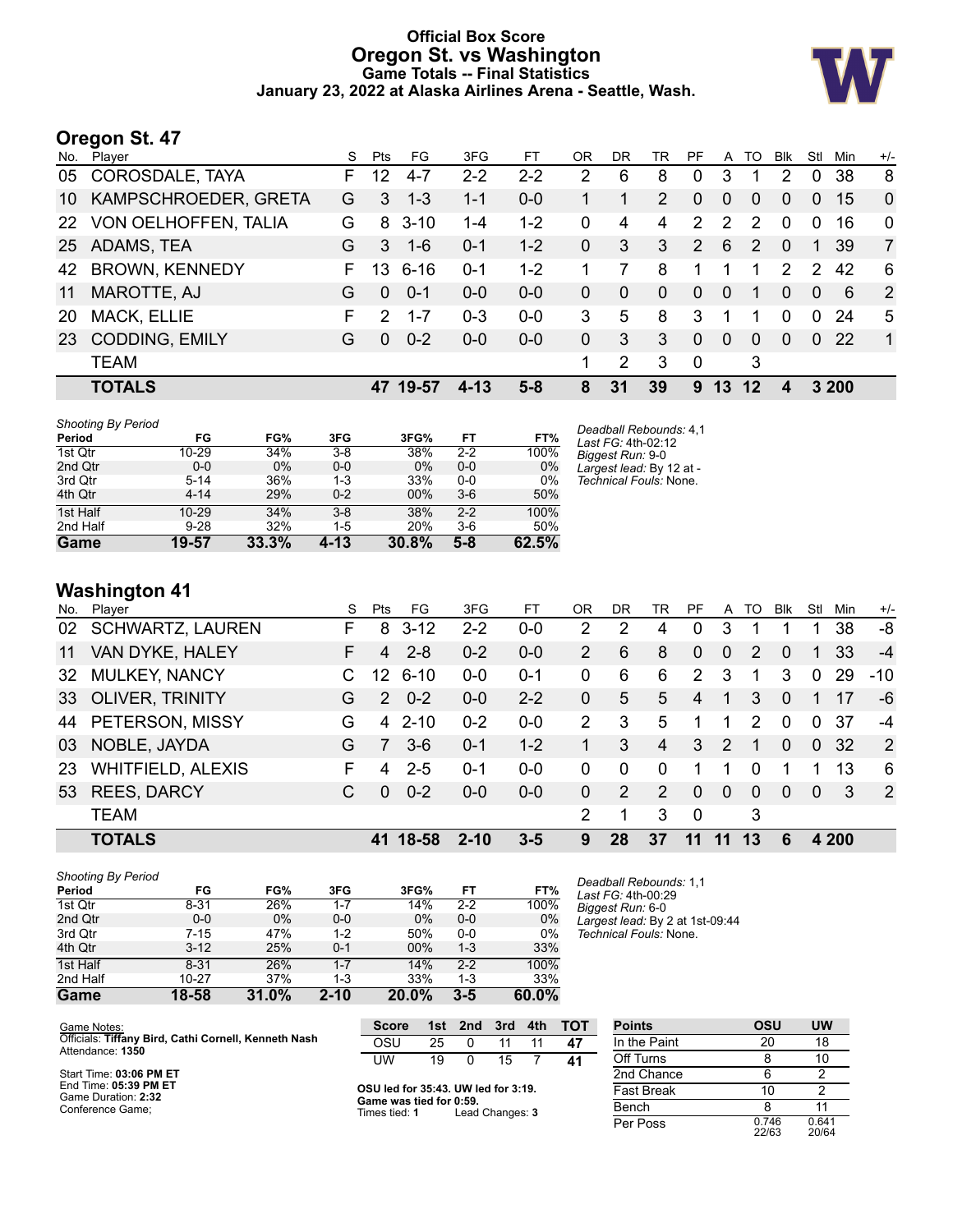### **Official Box Score Oregon St. vs Washington First Half Statistics Only January 23, 2022 at Alaska Airlines Arena - Seattle, Wash.**



# **Oregon St. 25**

| No.       | -<br>Player             | S. | <b>Pts</b>    | FG.      | 3FG     | <b>FT</b> | <b>OR</b> | D <sub>R</sub> | TR       | <b>PF</b>    | $\mathsf{A}$   | TO       | <b>BIK</b>              | Stl            | <b>Min</b> | $+/-$          |
|-----------|-------------------------|----|---------------|----------|---------|-----------|-----------|----------------|----------|--------------|----------------|----------|-------------------------|----------------|------------|----------------|
| 05        | COROSDALE, TAYA         | F  | 8             | $2 - 3$  | $2 - 2$ | $2 - 2$   | 0         | 3              | 3        | 0            | 3              |          | 1                       | 0              | 18         | 8              |
| 10        | KAMPSCHROEDER, GRETA    | G  | $\Omega$      | $0 - 1$  | $0 - 0$ | $0 - 0$   |           |                | 2        | $\Omega$     | $\overline{0}$ | 0        | 0                       | $\overline{0}$ | 8          | $\overline{2}$ |
| 11        | MAROTTE, AJ             | G  | $\Omega$      | $0 - 1$  | $0 - 0$ | $0 - 0$   | 0         | $\Omega$       | 0        | 0            | 0              |          | 0                       | $\Omega$       | 6          | $\overline{2}$ |
| <b>20</b> | MACK, ELLIE             | F. | $\mathcal{P}$ | $1 - 4$  | $0 - 2$ | $0 - 0$   | 3         | 3              | 6        | $\mathbf{0}$ | $\overline{0}$ |          | 0                       | $\overline{0}$ | 11         | $\overline{4}$ |
|           | 22 VON OELHOFFEN, TALIA | G  | 5             | $2 - 7$  | $1 - 3$ | $0 - 0$   | 0         | 3              | 3        | 1            | 2              | 1        | 0                       | $\mathbf{0}$   | 5          | $\overline{4}$ |
|           | 23 CODDING, EMILY       | G  | $\Omega$      | $0 - 0$  | $0 - 0$ | $0-0$     | 0         | $\Omega$       | $\Omega$ | 0            | $\overline{0}$ | $\Omega$ | 0                       | $\overline{0}$ | 8          | $\mathbf{0}$   |
| 25        | ADAMS, TEA              | G  | $\Omega$      | $0 - 3$  | $0 - 1$ | $0-0$     | 0         |                | 1        | $\Omega$     | 3              | 1        | $\Omega$                | 1              | 23         | 4              |
| 42        | <b>BROWN, KENNEDY</b>   | F. | 6             | $3 - 7$  | $0-0$   | $0 - 0$   | 0         | 3              | 3        | 0            | $\mathbf{0}$   | $\Omega$ | 1                       |                | 23         | $\overline{4}$ |
|           | <b>TEAM</b>             |    | 0             | $0 - 0$  | $0 - 0$ | $0 - 0$   | 0         | 2              | 2        | 0            | $\Omega$       | 2        | $\Omega$                | $\Omega$       | 0          |                |
|           | <b>TOTALS</b>           |    |               | 25 10-29 | $3 - 8$ | $2 - 2$   | 4         | 16             | 20       |              | 8              |          | $\overline{\mathbf{z}}$ |                | 2 100      |                |

| <b>Shooting By Period</b><br>Period | FG        | FG%   | 3FG     | 3FG%  | FТ      | FT%   | Deadball Rebounds: 4,1<br>Last FG Half: OSU - |
|-------------------------------------|-----------|-------|---------|-------|---------|-------|-----------------------------------------------|
| 1st Otr                             | $10 - 29$ | 34%   | $3 - 8$ | 38%   | $2 - 2$ | 100%  |                                               |
| 2nd Qtr                             | 0-0       | 0%    | $0 - 0$ | 0%    | $0 - 0$ | 0%    |                                               |
| 1st Half                            | $10 - 29$ | 34%   | $3 - 8$ | 38%   | $2 - 2$ | 100%  |                                               |
| Game                                | 19-57     | 33.3% | $4-13$  | 30.8% | $5-8$   | 62.5% |                                               |

# **Washington 19**

| No. | Player                   | S. | <b>Pts</b>     | FG      | 3FG     | <b>FT</b> | <b>OR</b>      | <b>DR</b>    | <b>TR</b>     | PF             | A        | TO.           | <b>Blk</b>     | Stl            | Min   | $+/-$          |
|-----|--------------------------|----|----------------|---------|---------|-----------|----------------|--------------|---------------|----------------|----------|---------------|----------------|----------------|-------|----------------|
| 02  | <b>SCHWARTZ, LAUREN</b>  | F. | 5.             | $2 - 6$ | $1 - 1$ | $0 - 0$   | 2              |              | 3             | $\Omega$       | 3        | 0             |                |                | 18    | -8             |
| 03  | NOBLE, JAYDA             | G  | $\mathcal{P}$  | $1 - 3$ | $0 - 1$ | $0 - 0$   |                |              | 2             |                | 0        | 0             | 0              | $\overline{0}$ | 18    | $\Omega$       |
| 11  | VAN DYKE, HALEY          | F. | $\mathcal{P}$  | $1-5$   | $0 - 1$ | $0-0$     |                | 2            | 3             | $\Omega$       | 0        | $\Omega$      | $\mathbf 0$    | 1              | 18    | $-4$           |
| 23  | <b>WHITFIELD, ALEXIS</b> | F. | $\overline{4}$ | $2 - 4$ | $0 - 1$ | $0-0$     | $\overline{0}$ | $\mathbf{0}$ | $\mathbf{0}$  | $\mathbf{0}$   | 1        | 0             | $\overline{0}$ |                |       | $\overline{1}$ |
| 32  | <b>MULKEY, NANCY</b>     | C  | $\mathcal{P}$  | $1 - 4$ | $0 - 0$ | $0-0$     | $\Omega$       | 2            | $\mathcal{P}$ | $\Omega$       | 3        | 1             | $\mathcal{P}$  | $\Omega$       | 12    | $-7$           |
|     | 33 OLIVER, TRINITY       | G  | $\mathcal{P}$  | $0 - 1$ | $0 - 0$ | $2 - 2$   | $\Omega$       | 3            | 3             | $\overline{2}$ | $\Omega$ | $\mathcal{P}$ | $\Omega$       | 0              | 11    | $-4$           |
| 44  | PETERSON, MISSY          | G  | $\mathcal{P}$  | $1 - 3$ | $0 - 1$ | $0 - 0$   |                | 2            | 3             | $\Omega$       | $\Omega$ | 2             | $\Omega$       | 0              | 17    | $-4$           |
| 53  | <b>REES, DARCY</b>       | C  | 0              | $0 - 2$ | $0 - 0$ | $0 - 0$   | $\Omega$       | 2            | $\mathcal{P}$ | $\Omega$       | $\Omega$ | $\Omega$      | $\Omega$       | $\Omega$       | 3     | 2              |
|     | <b>TEAM</b>              |    | 0              | $0 - 0$ | $0 - 0$ | $0 - 0$   |                |              | $\mathcal{P}$ | $\Omega$       | 0        | 2             | $\Omega$       | 0              | - 0   |                |
|     | <b>TOTALS</b>            |    | 19             | 8-31    | $1 - 7$ | $2 - 2$   | 6              | 14           | 20            | 3              |          |               | 3              |                | 3 100 |                |

| <b>Shooting By Period</b><br>Period | FG       | FG%   | 3FG      | 3FG%     | FТ      | FT%   |
|-------------------------------------|----------|-------|----------|----------|---------|-------|
| 1st Otr                             | 8-31     | 26%   | $1 - 7$  | 14%      | $2-2$   | 100%  |
| 2nd Qtr                             | $0 - 0$  | $0\%$ | $0 - 0$  | $0\%$    | 0-0     | $0\%$ |
| 1st Half                            | $8 - 31$ | 26%   | $1 - 7$  | 14%      | $2 - 2$ | 100%  |
| Game                                | 18-58    | 31.0% | $2 - 10$ | $20.0\%$ | $3-5$   | 60.0% |

*Deadball Rebounds:* 1,1 *Last FG Half:* UW -

| Game Notes:                                          | <b>Score</b> | 1st l | 2nd | 3rd | 4th | <b>TOT</b> | <b>Points from (This Period)</b> | <b>OSU UW</b> |  |
|------------------------------------------------------|--------------|-------|-----|-----|-----|------------|----------------------------------|---------------|--|
| Officials: Tiffany Bird, Cathi Cornell, Kenneth Nash | osu          | 25    |     |     |     | 47         | In the Paint                     |               |  |
| Attendance: 1350                                     | JW           | 19    |     | 15  |     | 41         | Off Turns                        |               |  |
| Start Time: 03:06 PM ET                              |              |       |     |     |     |            | 2nd Chance                       |               |  |
| End Time: 05:39 PM ET<br>Game Duration: 2:32         |              |       |     |     |     |            | <b>Fast Break</b>                |               |  |
| Conference Game:                                     |              |       |     |     |     |            | Bench                            |               |  |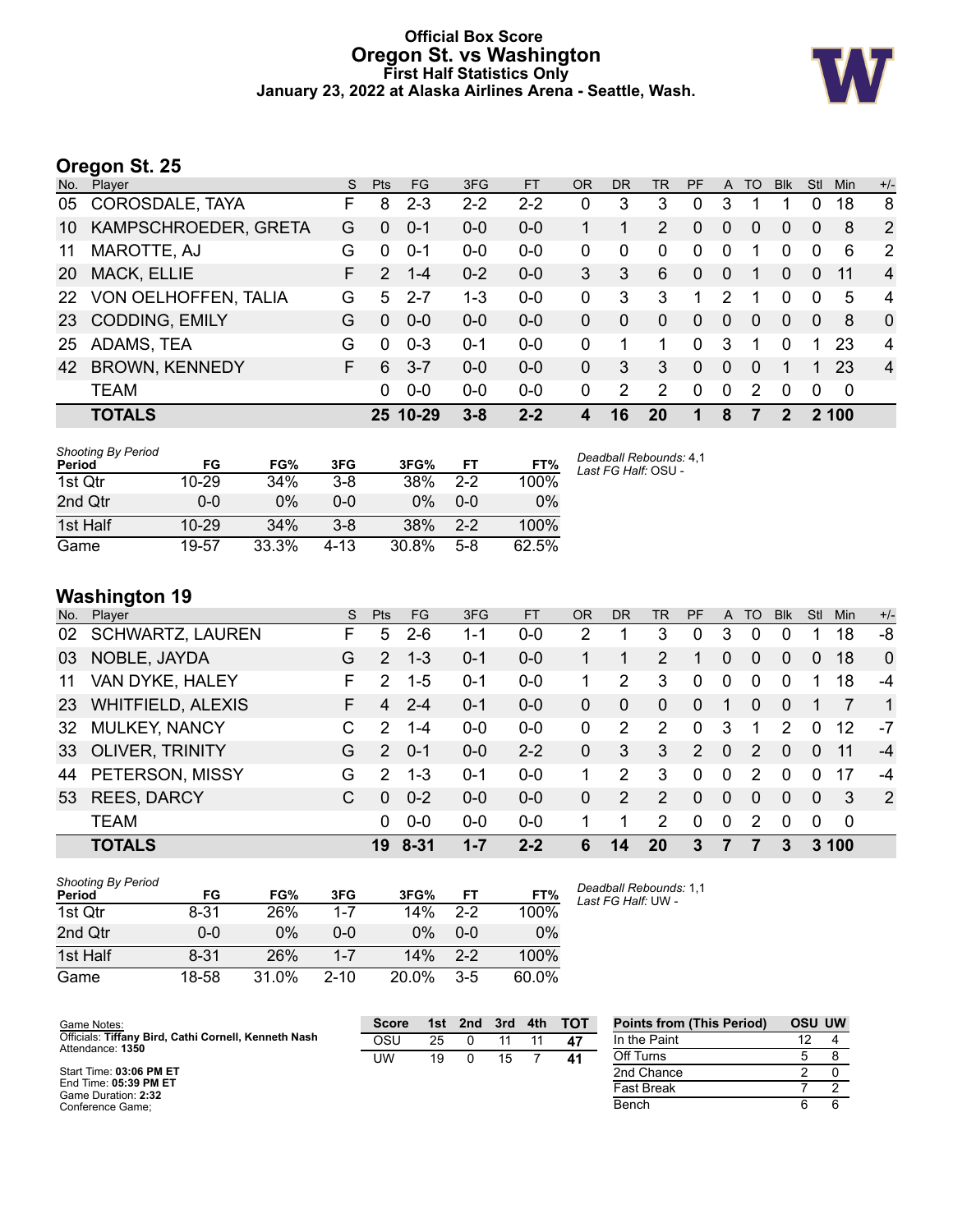### **Official Box Score Oregon St. vs Washington First Quarter Statistics Only January 23, 2022 at Alaska Airlines Arena - Seattle, Wash.**



# **Oregon St. 25**

| No. | Player                 | S. | <b>Pts</b> | FG.      | 3FG     | <b>FT</b> | <b>OR</b> | <b>DR</b> | <b>TR</b>      | PF       | A            | TO             | <b>B</b> lk | Stl         | <b>Min</b> | $+/-$          |
|-----|------------------------|----|------------|----------|---------|-----------|-----------|-----------|----------------|----------|--------------|----------------|-------------|-------------|------------|----------------|
| 05  | <b>COROSDALE, TAYA</b> | F. | 8          | $2 - 3$  | $2 - 2$ | $2 - 2$   | 0         | 3         | 3              | 0        | 3            |                |             | 0           | 8          | 8              |
| 10  | KAMPSCHROEDER, GRETA   | G  | $\Omega$   | $0 - 1$  | $0-0$   | $0-0$     |           |           | $\overline{2}$ | 0        | $\mathbf{0}$ | 0              | $\Omega$    | $\Omega$    | 8          | 2              |
| 22  | VON OELHOFFEN, TALIA   | G  | 5          | $2 - 7$  | $1 - 3$ | $0 - 0$   | 0         | 3         | 3              | 1        | 2            | 1              | $\Omega$    | $\Omega$    | 5          | $\overline{4}$ |
| 25  | ADAMS, TEA             | G  | $\Omega$   | $0 - 3$  | $0 - 1$ | $0 - 0$   | 0         |           | 1              | 0        | 3            | 1              | $\Omega$    | 1           | 13         | $\overline{4}$ |
| 42  | <b>BROWN, KENNEDY</b>  | F. | 6          | $3 - 7$  | $0-0$   | $0 - 0$   | 0         | 3         | 3              | 0        | $\mathbf 0$  | 0              | 1           |             | 13         | $\overline{4}$ |
| 11  | MAROTTE, AJ            | G  | $\Omega$   | $0 - 1$  | $0 - 0$ | $0-0$     | $\Omega$  | $\Omega$  | $\mathbf{0}$   | 0        | $\mathbf{0}$ | 1              | $\Omega$    | $\Omega$    | 6          | 2              |
| 20  | <b>MACK, ELLIE</b>     | F. | 2          | $1 - 4$  | $0 - 2$ | $0-0$     | 3         | 3         | 6              | $\Omega$ | $\Omega$     | 1              | $\Omega$    | $\Omega$    | 1          | 4              |
| 23  | <b>CODDING, EMILY</b>  | G  | $\Omega$   | $0 - 0$  | $0 - 0$ | $0 - 0$   | 0         | $\Omega$  | $\mathbf{0}$   | $\Omega$ | $\mathbf{0}$ | $\overline{0}$ | $\Omega$    | $\Omega$    | $-2$       | $\overline{0}$ |
|     | <b>TEAM</b>            |    |            |          |         |           | $\Omega$  | 2         | 2              | 0        |              | 2              |             |             |            |                |
|     | <b>TOTALS</b>          |    |            | 25 10-29 | $3 - 8$ | $2 - 2$   | 4         | 16        | 20             | 1        | 8            | 7              | 2           | $2^{\circ}$ | 50         |                |
|     |                        |    |            |          |         |           |           |           |                |          |              |                |             |             |            |                |

| <b>Shooting By Period</b><br>Period | FG        | FG%   | 3FG      | 3FG%  | FT      | FT%   | Deadball Rebounds: 4.1 |
|-------------------------------------|-----------|-------|----------|-------|---------|-------|------------------------|
| 1st Qtr                             | $10 - 29$ | 34%   | $3 - 8$  | 38%   | $2 - 2$ | 100%  |                        |
| 2nd Qtr                             | $0 - 0$   | 0%    | $0 - 0$  | 0%    | $0 - 0$ | 0%    |                        |
| 1st Half                            | $10 - 29$ | 34%   | $3 - 8$  | 38%   | $2 - 2$ | 100%  |                        |
| 1st Half                            | $10 - 29$ | 34%   | $3 - 8$  | 38%   | $2 - 2$ | 100%  |                        |
| Game                                | 19-57     | 33.3% | $4 - 13$ | 30.8% | $5-8$   | 62.5% |                        |

# **Washington 19**

| No. | Player                   | S  | <b>Pts</b>    | FG.     | 3FG     | <b>FT</b> | <b>OR</b> | <b>DR</b> | <b>TR</b>     | <b>PF</b>      | $\mathsf{A}$ | TO       | <b>Blk</b> | <b>Stl</b>     | Min | $+/-$          |
|-----|--------------------------|----|---------------|---------|---------|-----------|-----------|-----------|---------------|----------------|--------------|----------|------------|----------------|-----|----------------|
| 02  | <b>SCHWARTZ, LAUREN</b>  | F  | 5             | $2-6$   | $1 - 1$ | $0-0$     | 2         |           | 3             | 0              | 3            | $\Omega$ | 0          |                | 8   | -8             |
| 11  | VAN DYKE, HALEY          | F. | $\mathcal{P}$ | $1 - 5$ | $0 - 1$ | $0 - 0$   |           | 2         | 3             | 0              | $\Omega$     | 0        | 0          |                | 8   | $-4$           |
| 32  | <b>MULKEY, NANCY</b>     | C  | $\mathcal{P}$ | $1 - 4$ | $0-0$   | $0 - 0$   | $\Omega$  | 2         | 2             | 0              | 3            | 1        | 2          | $\Omega$       | 2   | $-7$           |
|     | 33 OLIVER, TRINITY       | G  | $\mathcal{P}$ | $0 - 1$ | $0-0$   | $2 - 2$   | $\Omega$  | 3         | 3             | $\overline{2}$ | $\mathbf{0}$ | 2        | $\Omega$   | $\overline{0}$ | 11  | $-4$           |
|     | 44 PETERSON, MISSY       | G  | $\mathcal{P}$ | $1 - 3$ | $0 - 1$ | $0-0$     | 1         | 2         | 3             | 0              | $\mathbf{0}$ | 2        | $\Omega$   | 0              | 7   | $-4$           |
| 03  | NOBLE, JAYDA             | G  | $\mathcal{P}$ | $1 - 3$ | $0 - 1$ | $0 - 0$   |           |           | $\mathcal{P}$ | 1              | 0            | $\Omega$ | $\Omega$   | $\mathbf{0}$   | 8   | $\Omega$       |
| 23  | <b>WHITFIELD, ALEXIS</b> | F. | 4             | $2 - 4$ | $0 - 1$ | $0 - 0$   | $\Omega$  | $\Omega$  | $\Omega$      | $\Omega$       |              | 0        | $\Omega$   |                |     | $\overline{1}$ |
| 53  | <b>REES, DARCY</b>       | C  | $\Omega$      | $0 - 2$ | $0 - 0$ | $0 - 0$   | $\Omega$  | 2         | $\mathcal{P}$ | $\Omega$       | $\Omega$     | $\Omega$ | $\Omega$   | $\Omega$       | -3  | 2              |
|     | <b>TEAM</b>              |    |               |         |         |           |           |           | 2             | - 0            |              | 2        |            |                |     |                |
|     | <b>TOTALS</b>            |    | 19            | 8-31    | 1-7     | $2 - 2$   | 6         | 14        | 20            | 3              |              |          | 3          | 3              | 50  |                |

| <b>Shooting By Period</b><br>Period | FG       | FG%   | 3FG      | 3FG%  | FT      | FT%   | Deadball Rebounds: 1,1 |
|-------------------------------------|----------|-------|----------|-------|---------|-------|------------------------|
| 1st Qtr                             | $8 - 31$ | 26%   | $1 - 7$  | 14%   | $2 - 2$ | 100%  |                        |
| 2nd Qtr                             | $0 - 0$  | 0%    | $0 - 0$  | 0%    | $0 - 0$ | 0%    |                        |
| 1st Half                            | $8 - 31$ | 26%   | $1 - 7$  | 14%   | $2 - 2$ | 100%  |                        |
| 1st Half                            | $8 - 31$ | 26%   | $1 - 7$  | 14%   | $2 - 2$ | 100%  |                        |
| Game                                | 18-58    | 31.0% | $2 - 10$ | 20.0% | $3-5$   | 60.0% |                        |

| Game Notes:                                                              | <b>Score</b> |    | 1st 2nd | 3rd | 4th | тот | <b>Points (This Period)</b> | OSU            | <b>UW</b>     |
|--------------------------------------------------------------------------|--------------|----|---------|-----|-----|-----|-----------------------------|----------------|---------------|
| Officials: Tiffany Bird, Cathi Cornell, Kenneth Nash<br>Attendance: 1350 | OSL          | 25 |         | 11  |     | 47  | In the Paint                |                |               |
|                                                                          | UW           | 19 |         | 15  |     | 41  | Off Turns                   |                |               |
| Start Time: 03:06 PM ET                                                  |              |    |         |     |     |     | 2nd Chance                  |                |               |
| End Time: 05:39 PM ET<br>Game Duration: 2:32                             |              |    |         |     |     |     | <b>Fast Break</b>           |                |               |
| Conference Game:                                                         |              |    |         |     |     |     | Bench                       |                | 6             |
|                                                                          |              |    |         |     |     |     | Per Poss                    | 0.758<br>11/33 | 0.576<br>9/33 |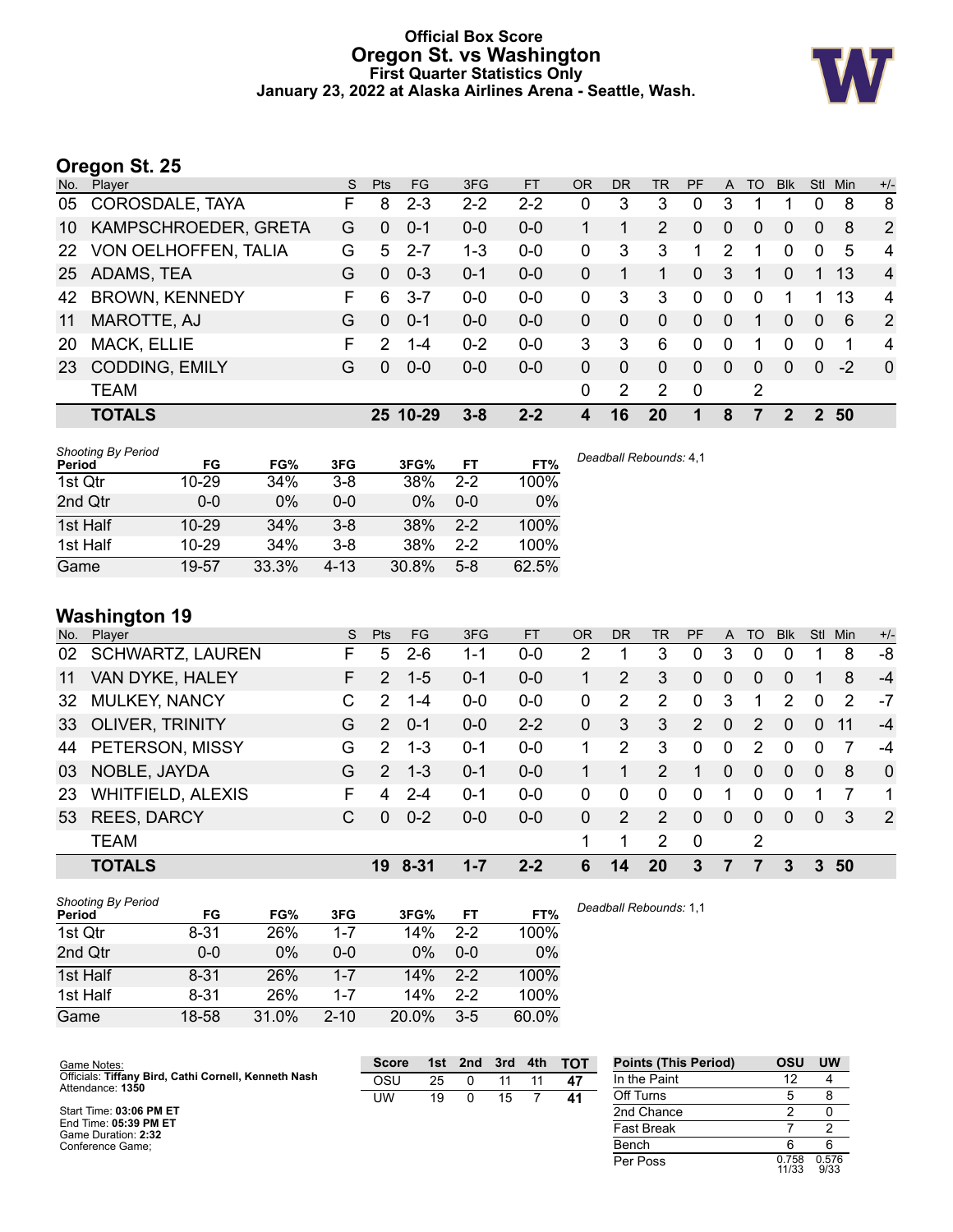# **Official Play-By-Play Oregon St. vs Washington First Quarter January 23, 2022 at Alaska Airlines Arena - Seattle, Wash.**



### **Period 1**

<mark>Starters:</mark><br>Oregon St.: 5 COROSDALE,TAYA (F); 10 KAMPSCHROEDER,GRETA (G); 22 VON OELHOFFEN,TALIA (G); 25 ADAMS,TEA (G); 42 BROWN,KENNEDY (F);<br>**Washington**: 2 SCHWARTZ,LAUREN (F); 11 VAN DYKE,HALEY (F); 32 MULKEY,NANCY (C);

| <b>Time</b> | <b>VISITORS: Oregon St.</b>           | <b>Score</b> | <b>Margin</b>  | <b>HOME: Washington</b>                 |
|-------------|---------------------------------------|--------------|----------------|-----------------------------------------|
| 10:00       |                                       |              |                | SUB OUT: VAN DYKE, HALEY                |
| 10:00       |                                       |              |                | SUB IN: NOBLE, JAYDA                    |
| 10:00       | SUB OUT: MITROVIC, JELENA             |              |                |                                         |
| 10:00       | SUB OUT: VON OELHOFFEN, TALIA         |              |                |                                         |
| 10:00       | SUB OUT: CODDING, EMILY               |              |                |                                         |
| 10:00       | SUB IN: MAROTTE, AJ                   |              |                |                                         |
| 10:00       | SUB IN: ADAMS, TEA                    |              |                |                                         |
| 10:00       | SUB IN: BROWN, KENNEDY                |              |                |                                         |
| 09:44       |                                       | $2 - 0$      | H <sub>2</sub> | GOOD! JUMPER by VAN DYKE, HALEY         |
| 09:44       |                                       |              |                | ASSIST by MULKEY, NANCY                 |
| 09:41       | MISSED JUMPER by COROSDALE, TAYA      |              |                |                                         |
| 09:38       |                                       |              |                | REBOUND (DEF) by PETERSON, MISSY        |
| 09:27       | GOOD! 3PTR by VON OELHOFFEN, TALIA    | $2 - 3$      | V <sub>1</sub> |                                         |
| 09:27       | ASSIST by ADAMS, TEA                  |              |                |                                         |
| 09:12       |                                       |              |                | MISSED LAYUP by OLIVER, TRINITY         |
| 09:10       |                                       |              |                | MISSED JUMPER by MULKEY, NANCY          |
| 09:09       | REBOUND (DEF) by KAMPSCHROEDER, GRETA |              |                |                                         |
| 09:09       |                                       |              |                | REBOUND (OFF) by NOBLE, JAYDA           |
| 09:09       |                                       |              |                | TURNOVER (SHOTCLOCK) by TEAM            |
| 08:56       | MISSED JUMPER by BROWN, KENNEDY       |              |                |                                         |
| 08:55       | MISSED 3PTR by MACK, ELLIE            |              |                |                                         |
| 08:55       |                                       |              |                | BLOCK by WATKINS, T.T.                  |
| 08:51       |                                       |              |                | REBOUND (DEF) by MULKEY, NANCY          |
| 08:51       |                                       |              |                | REBOUND (DEF) by NOBLE, JAYDA           |
| 08:42       |                                       |              |                | TURNOVER (BADPASS) by MULKEY, NANCY     |
| 08:42       | STEAL by BROWN, KENNEDY               |              |                |                                         |
| 08:37       | GOOD! LAYUP by BROWN, KENNEDY [FB]    | $2 - 5$      | $V_3$          |                                         |
| 08:37       | ASSIST by ADAMS, TEA                  |              |                |                                         |
| 08:29       |                                       |              |                | MISSED JUMPER by VAN DYKE, HALEY        |
| 08:29       | BLOCK by COROSDALE, TAYA              |              |                |                                         |
| 08:29       |                                       |              |                | REBOUND (OFF) by TEAM                   |
| 08:25       |                                       |              |                | MISSED LAYUP by PETERSON, MISSY         |
| 08:25       | BLOCK by BROWN, KENNEDY               |              |                |                                         |
| 08:23       |                                       |              |                | REBOUND (OFF) by TEAM                   |
| 08:23       |                                       |              |                | TURNOVER (SHOTCLOCK) by TEAM            |
| 08:17       |                                       |              |                | MISSED 3PTR by WATKINS, T.T.            |
| 08:11       | REBOUND (DEF) by ADAMS, TEA           |              |                |                                         |
| 08:06       |                                       |              |                | FOUL (PERSONAL) by NOBLE, JAYDA         |
| 08:06       |                                       |              |                | SUB OUT: WATKINS, T.T.                  |
| 08:06       |                                       |              |                | SUB OUT: PETERSON, MISSY                |
| 08:06       |                                       |              |                | SUB IN: VAN DYKE, HALEY                 |
| 08:06       |                                       |              |                | SUB IN: OLIVER, TRINITY                 |
| 08:06       | GOOD! FT by COROSDALE, TAYA           | $2 - 6$      | V <sub>4</sub> |                                         |
| 08:06       | GOOD! FT by COROSDALE, TAYA           | $2 - 7$      | V <sub>5</sub> |                                         |
| 08:00       | MISSED LAYUP by ADAMS, TEA            |              |                |                                         |
| 08:00       |                                       |              |                | BLOCK by MULKEY, NANCY                  |
| 07:57       |                                       |              |                | REBOUND (DEF) by OLIVER, TRINITY        |
| 07:37       |                                       | $4 - 7$      | $V_3$          | GOOD! JUMPER by NOBLE, JAYDA            |
| 07:37       |                                       |              |                | ASSIST by MULKEY, NANCY                 |
| 07:36       |                                       |              |                | TURNOVER (TRAVEL) by PETERSON, MISSY    |
| 07:18       | GOOD! JUMPER by MACK, ELLIE [PNT]     | $4 - 9$      | V <sub>5</sub> |                                         |
| 07:17       | MISSED JUMPER by ADAMS, TEA           |              |                |                                         |
| 07:17       |                                       |              |                | REBOUND (DEF) by TEAM                   |
|             |                                       |              |                |                                         |
| 06:54       |                                       |              |                | MISSED JUMPER by VAN DYKE, HALEY        |
| 06:51       | REBOUND (DEF) by BROWN, KENNEDY       |              |                |                                         |
| 06:51       |                                       |              |                | MISSED JUMPER by NOBLE, JAYDA           |
| 06:47       | REBOUND (DEF) by BROWN, KENNEDY       |              |                |                                         |
| 06:39       | GOOD! JUMPER by BROWN, KENNEDY [PNT]  | $4 - 11$     | V <sub>7</sub> |                                         |
| 06:39       | ASSIST by COROSDALE, TAYA             |              |                |                                         |
| 06:39       | MISSED LAYUP by BROWN, KENNEDY        |              |                |                                         |
| 06:37       |                                       |              |                | REBOUND (DEF) by SCHWARTZ, LAUREN       |
| 06:34       |                                       |              |                | FOUL (OFF) by OLIVER, TRINITY           |
| 06:34       |                                       |              |                | TURNOVER (OFFENSIVE) by OLIVER, TRINITY |
| 06:34       |                                       |              |                | SUB OUT: MULKEY, NANCY                  |
| 06:34       |                                       |              |                | SUB IN: REES, DARCY                     |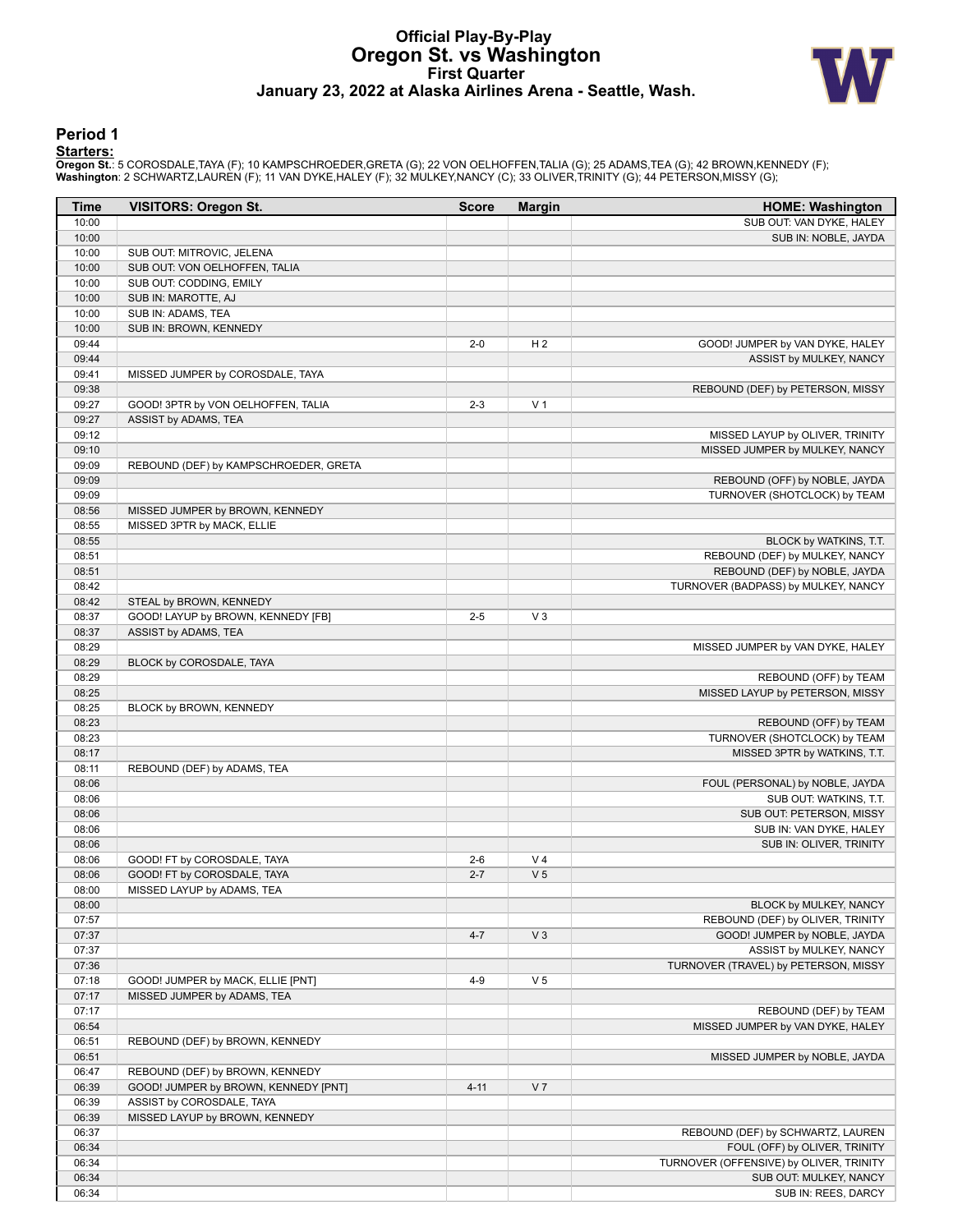| Time           | <b>VISITORS: Oregon St.</b>                | <b>Score</b> | <b>Margin</b>  | <b>HOME: Washington</b>                |
|----------------|--------------------------------------------|--------------|----------------|----------------------------------------|
| 06:34          | SUB OUT: COROSDALE, TAYA                   |              |                |                                        |
| 06:34          | SUB OUT: MAROTTE, AJ                       |              |                |                                        |
| 06:34          | SUB IN: KAMPSCHROEDER, GRETA               |              |                |                                        |
| 06:34          | SUB IN: VON OELHOFFEN, TALIA               |              |                |                                        |
| 06:17          | MISSED JUMPER by BROWN, KENNEDY            |              |                |                                        |
| 06:12          |                                            | $6 - 11$     | V <sub>5</sub> | GOOD! JUMPER by MULKEY, NANCY          |
| 06:12          |                                            |              |                | ASSIST by SCHWARTZ, LAUREN             |
| 06:10          | REBOUND (OFF) by KAMPSCHROEDER, GRETA      |              |                |                                        |
| 06:08          | MISSED 3PTR by VON OELHOFFEN, TALIA        |              |                |                                        |
| 06:05          | REBOUND (OFF) by MACK, ELLIE               |              |                |                                        |
| 06:00          | MISSED JUMPER by KAMPSCHROEDER, GRETA      |              |                |                                        |
| 05:56          |                                            |              |                | REBOUND (DEF) by OLIVER, TRINITY       |
| 05:53          | MISSED JUMPER by VON OELHOFFEN, TALIA      |              |                |                                        |
| 05:49          |                                            |              |                | REBOUND (DEF) by OLIVER, TRINITY       |
| 05:46          |                                            |              |                | MISSED 3PTR by VAN DYKE, HALEY         |
| 05:41          |                                            |              |                | REBOUND (OFF) by SCHWARTZ, LAUREN      |
| 05:39          |                                            |              |                | MISSED JUMPER by SCHWARTZ, LAUREN      |
| 05:36<br>05:36 | STEAL by ADAMS, TEA                        |              |                | TURNOVER (LOSTBALL) by OLIVER, TRINITY |
| 05:36          | REBOUND (DEF) by VON OELHOFFEN, TALIA      |              |                |                                        |
| 05:30          | GOOD! 3PTR by COROSDALE, TAYA [FB]         | $6 - 14$     | V8             |                                        |
| 05:30          | ASSIST by ADAMS, TEA                       |              |                |                                        |
| 05:28          | MISSED 3PTR by MACK, ELLIE                 |              |                |                                        |
| 05:24          |                                            |              |                | REBOUND (DEF) by REES, DARCY           |
| 05:14          |                                            |              |                | MISSED JUMPER by SCHWARTZ, LAUREN      |
| 05:13          |                                            |              |                | MISSED JUMPER by SCHWARTZ, LAUREN      |
| 05:11          | REBOUND (DEF) by MACK, ELLIE               |              |                |                                        |
| 05:11          |                                            |              |                | SUB OUT: SCHWARTZ, LAUREN              |
| 05:11          |                                            |              |                | SUB OUT: NOBLE, JAYDA                  |
| 05:11          |                                            |              |                | SUB IN: WHITFIELD, ALEXIS              |
| 05:11          |                                            |              |                | SUB IN: PETERSON, MISSY                |
| 05:11          | TURNOVER (LOSTBALL) by MACK, ELLIE         |              |                |                                        |
| 05:11          |                                            |              |                | STEAL by VAN DYKE, HALEY               |
| 05:09          | REBOUND (DEF) by VON OELHOFFEN, TALIA      |              |                |                                        |
| 05:06          | FOUL (PERSONAL) by VON OELHOFFEN, TALIA    |              |                |                                        |
| 05:06          |                                            | $7 - 14$     | V <sub>7</sub> | GOOD! FT by OLIVER, TRINITY            |
| 05:06          |                                            | $8 - 14$     | $V_6$          | GOOD! FT by OLIVER, TRINITY            |
| 05:02          | GOOD! JUMPER by BROWN, KENNEDY [FB/PNT]    | $8 - 16$     | V 8            |                                        |
| 05:02          | ASSIST by VON OELHOFFEN, TALIA             |              |                |                                        |
| 04:48          | MISSED 3PTR by ADAMS, TEA                  |              |                |                                        |
| 04:44          |                                            |              |                | MISSED JUMPER by MULKEY, NANCY         |
| 04:43          | REBOUND (OFF) by MACK, ELLIE               |              |                |                                        |
| 04:42          | MISSED 3PTR by VON OELHOFFEN, TALIA        |              |                |                                        |
| 04:40          | REBOUND (DEF) by BROWN, KENNEDY            |              |                |                                        |
| 04:40          |                                            |              |                | REBOUND (DEF) by VAN DYKE, HALEY       |
| 04:30          | MISSED JUMPER by BROWN, KENNEDY            |              |                |                                        |
| 04:26          |                                            |              |                | REBOUND (DEF) by VAN DYKE, HALEY       |
| 04:26<br>04:24 | REBOUND (DEF) by TEAM                      |              |                | MISSED JUMPER by REES, DARCY           |
| 04:24          |                                            |              |                |                                        |
| 04:24          | SUB OUT: KAMPSCHROEDER, GRETA              |              |                |                                        |
| 04:24          | SUB OUT: MACK, ELLIE                       |              |                |                                        |
| 04:24          | SUB OUT: ADAMS, TEA                        |              |                |                                        |
| 04:24          | SUB OUT: BROWN, KENNEDY                    |              |                |                                        |
| 04:24          | SUB IN: COROSDALE, TAYA                    |              |                |                                        |
| 04:24          | SUB IN: MAROTTE, AJ                        |              |                |                                        |
| 04:24          | SUB IN: MITROVIC, JELENA                   |              |                |                                        |
| 04:24          | SUB IN: CODDING, EMILY                     |              |                |                                        |
| 04:12          | MISSED JUMPER by MAROTTE, AJ               |              |                |                                        |
| 04:08          |                                            | $10 - 16$    | $V_6$          | GOOD! JUMPER by PETERSON, MISSY        |
| 04:08          |                                            |              |                | ASSIST by MULKEY, NANCY                |
| 04:08          |                                            |              |                | REBOUND (DEF) by REES, DARCY           |
| 03:48          | TURNOVER (BADPASS) by VON OELHOFFEN, TALIA |              |                |                                        |
| 03:48          |                                            |              |                |                                        |
| 03:48          |                                            |              |                | SUB OUT: MULKEY, NANCY                 |
| 03:48          |                                            |              |                | SUB OUT: OLIVER, TRINITY               |
| 03:48          |                                            |              |                | SUB IN: WHITFIELD, ALEXIS              |
| 03:48          |                                            |              |                | SUB IN: WATKINS, T.T.                  |
| 03:48          | SUB OUT: KAMPSCHROEDER, GRETA              |              |                |                                        |
| 03:48          | SUB OUT: ADAMS, TEA                        |              |                |                                        |
| 03:48          | SUB IN: MITROVIC, JELENA                   |              |                |                                        |
| 03:48          | SUB IN: CODDING, EMILY                     |              |                |                                        |
| 03:43          |                                            |              |                | MISSED JUMPER by REES, DARCY           |
| 03:40          | REBOUND (DEF) by VON OELHOFFEN, TALIA      |              |                |                                        |
| 03:32          |                                            |              |                | FOUL (PERSONAL) by OLIVER, TRINITY     |
| 03:28          |                                            | $12 - 16$    | V <sub>4</sub> | GOOD! LAYUP by WHITFIELD, ALEXIS       |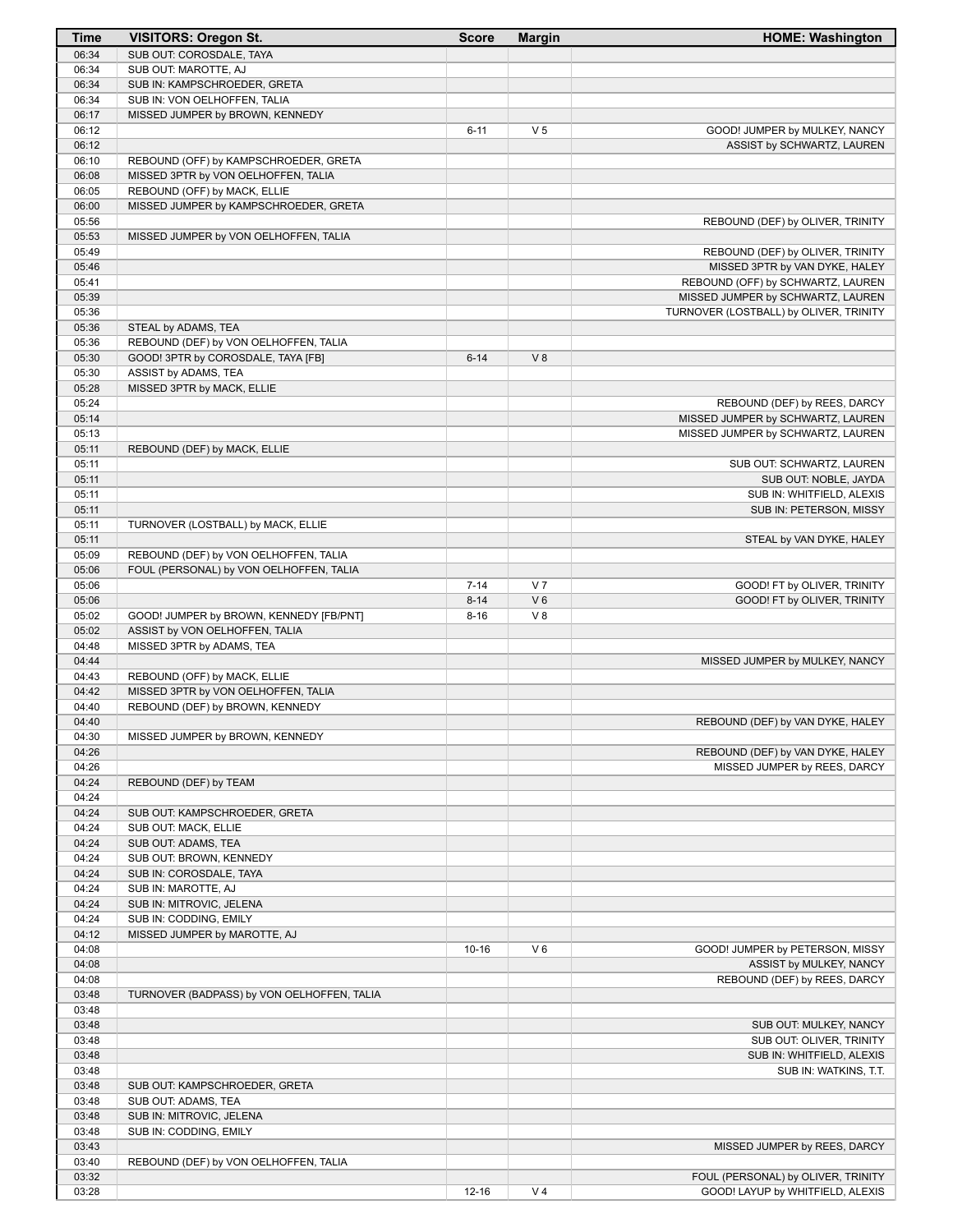| <b>Time</b>    | <b>VISITORS: Oregon St.</b>           | <b>Score</b> | <b>Margin</b>  | <b>HOME: Washington</b>                                             |
|----------------|---------------------------------------|--------------|----------------|---------------------------------------------------------------------|
| 03:28          |                                       |              |                | ASSIST by SCHWARTZ, LAUREN                                          |
| 03:11          | TURNOVER (SHOTCLOCK) by TEAM          |              |                |                                                                     |
| 03:11          |                                       |              |                | SUB OUT: OLIVER, TRINITY                                            |
| 03:11          |                                       |              |                | SUB OUT: REES, DARCY                                                |
| 03:11          |                                       |              |                | SUB IN: SCHWARTZ, LAUREN                                            |
| 03:11          |                                       |              |                | SUB IN: NOBLE, JAYDA                                                |
| 03:11          | SUB OUT: VON OELHOFFEN, TALIA         |              |                |                                                                     |
| 03:11          | SUB IN: ADAMS, TEA                    |              |                |                                                                     |
| 03:08          | GOOD! 3PTR by COROSDALE, TAYA         | $12 - 19$    | V <sub>7</sub> |                                                                     |
| 03:08          | ASSIST by VON OELHOFFEN, TALIA        |              |                |                                                                     |
| 02:58          |                                       |              |                | MISSED 3PTR by WHITFIELD, ALEXIS                                    |
| 02:53          |                                       |              |                | REBOUND (OFF) by VAN DYKE, HALEY                                    |
| 02:45          |                                       |              |                | MISSED JUMPER by WATKINS, T.T.                                      |
| 02:45          |                                       |              |                | TURNOVER (DRIBBLING) by PETERSON, MISSY                             |
| 02:41          | REBOUND (DEF) by COROSDALE, TAYA      |              |                |                                                                     |
| 02:29          | GOOD! LAYUP by MITROVIC, JELENA       | $12 - 21$    | V <sub>9</sub> |                                                                     |
| 02:29          | ASSIST by COROSDALE, TAYA             |              |                |                                                                     |
| 02:29<br>02:29 | TURNOVER (BADPASS) by COROSDALE, TAYA |              |                |                                                                     |
| 02:23          |                                       | $14 - 21$    | V <sub>7</sub> | STEAL by WHITFIELD, ALEXIS<br>GOOD! JUMPER by SCHWARTZ, LAUREN [FB] |
| 02:23          |                                       |              |                | ASSIST by WHITFIELD, ALEXIS                                         |
| 02:08          | TURNOVER (LOSTBALL) by MAROTTE, AJ    |              |                |                                                                     |
| 02:08          |                                       |              |                | STEAL by SCHWARTZ, LAUREN                                           |
| 02:03          |                                       |              |                | MISSED LAYUP by WHITFIELD, ALEXIS                                   |
| 02:02          | SUB OUT: BROWN, KENNEDY               |              |                |                                                                     |
| 02:02          | SUB IN: MACK, ELLIE                   |              |                |                                                                     |
| 02:01          |                                       |              |                | REBOUND (OFF) by SCHWARTZ, LAUREN                                   |
| 01:59          |                                       |              |                | MISSED 3PTR by PETERSON, MISSY                                      |
| 01:58          |                                       |              |                | MISSED JUMPER by VAN DYKE, HALEY                                    |
| 01:56          | REBOUND (DEF) by MACK, ELLIE          |              |                |                                                                     |
| 01:54          | REBOUND (DEF) by COROSDALE, TAYA      |              |                |                                                                     |
| 01:49          | MISSED LAYUP by MACK, ELLIE           |              |                |                                                                     |
| 01:45          | REBOUND (OFF) by MACK, ELLIE          |              |                |                                                                     |
| 01:44          | GOOD! LAYUP by MITROVIC, JELENA       | 14-23        | V <sub>9</sub> |                                                                     |
| 01:44          | ASSIST by COROSDALE, TAYA             |              |                |                                                                     |
| 01:44          |                                       |              |                | TIMEOUT 30SEC                                                       |
| 01:44          |                                       |              |                | SUB OUT: WHITFIELD, ALEXIS                                          |
| 01:44          |                                       |              |                | SUB IN: MULKEY, NANCY                                               |
| 01:40          | TURNOVER (TRAVEL) by ADAMS, TEA       |              |                |                                                                     |
| 01:40          | SUB OUT: MAROTTE, AJ                  |              |                |                                                                     |
| 01:40          | SUB OUT: MITROVIC, JELENA             |              |                |                                                                     |
| 01:40          | SUB OUT: ADAMS, TEA                   |              |                |                                                                     |
| 01:40          | SUB IN: MACK, ELLIE                   |              |                |                                                                     |
| 01:40          | SUB IN: VON OELHOFFEN, TALIA          |              |                |                                                                     |
| 01:40          | SUB IN: BROWN, KENNEDY                |              |                |                                                                     |
| 01:31          |                                       |              |                | MISSED JUMPER by MULKEY, NANCY                                      |
| 01:28          | REBOUND (DEF) by MACK, ELLIE          |              |                |                                                                     |
| 01:22          |                                       | 16-23        | V <sub>7</sub> | GOOD! LAYUP by WHITFIELD, ALEXIS                                    |
| 01:22          |                                       |              |                | ASSIST by SCHWARTZ, LAUREN                                          |
| 01:18          | GOOD! JUMPER by VON OELHOFFEN, TALIA  | 16-25        | V <sub>9</sub> |                                                                     |
| 01:05          | MISSED LAYUP by VON OELHOFFEN, TALIA  |              |                |                                                                     |
| 00:59          |                                       |              |                | REBOUND (DEF) by PETERSON, MISSY                                    |
| 00:59          |                                       | 19-25        | $V_6$          | GOOD! 3PTR by SCHWARTZ, LAUREN                                      |
| 00:37          |                                       |              |                | MISSED 3PTR by NOBLE, JAYDA                                         |
| 00:34          | REBOUND (DEF) by TEAM                 |              |                |                                                                     |
| 00:34          |                                       |              |                | SUB OUT: WHITFIELD, ALEXIS                                          |
| 00:34<br>00:32 |                                       |              |                | SUB IN: MULKEY, NANCY                                               |
| 00:29          | MISSED JUMPER by MITROVIC, JELENA     |              |                | REBOUND (DEF) by MULKEY, NANCY                                      |
| 00:26          |                                       |              |                | MISSED 3PTR by WATKINS, T.T.                                        |
| 00:20          |                                       |              |                | REBOUND (OFF) by PETERSON, MISSY                                    |
| 00:11          |                                       |              |                | MISSED JUMPER by SCHWARTZ, LAUREN                                   |
| 00:08          | REBOUND (DEF) by COROSDALE, TAYA      |              |                |                                                                     |
| 00:03          | TURNOVER (SHOTCLOCK) by TEAM          |              |                |                                                                     |
| 00:03          | SUB OUT: VON OELHOFFEN, TALIA         |              |                |                                                                     |
| 00:03          | SUB IN: ADAMS, TEA                    |              |                |                                                                     |
| 00:00          | MISSED JUMPER by VON OELHOFFEN, TALIA |              |                |                                                                     |
| 00:00          |                                       |              |                | BLOCK by MULKEY, NANCY                                              |
| 00:00          | REBOUND (OFF) by TEAM                 |              |                |                                                                     |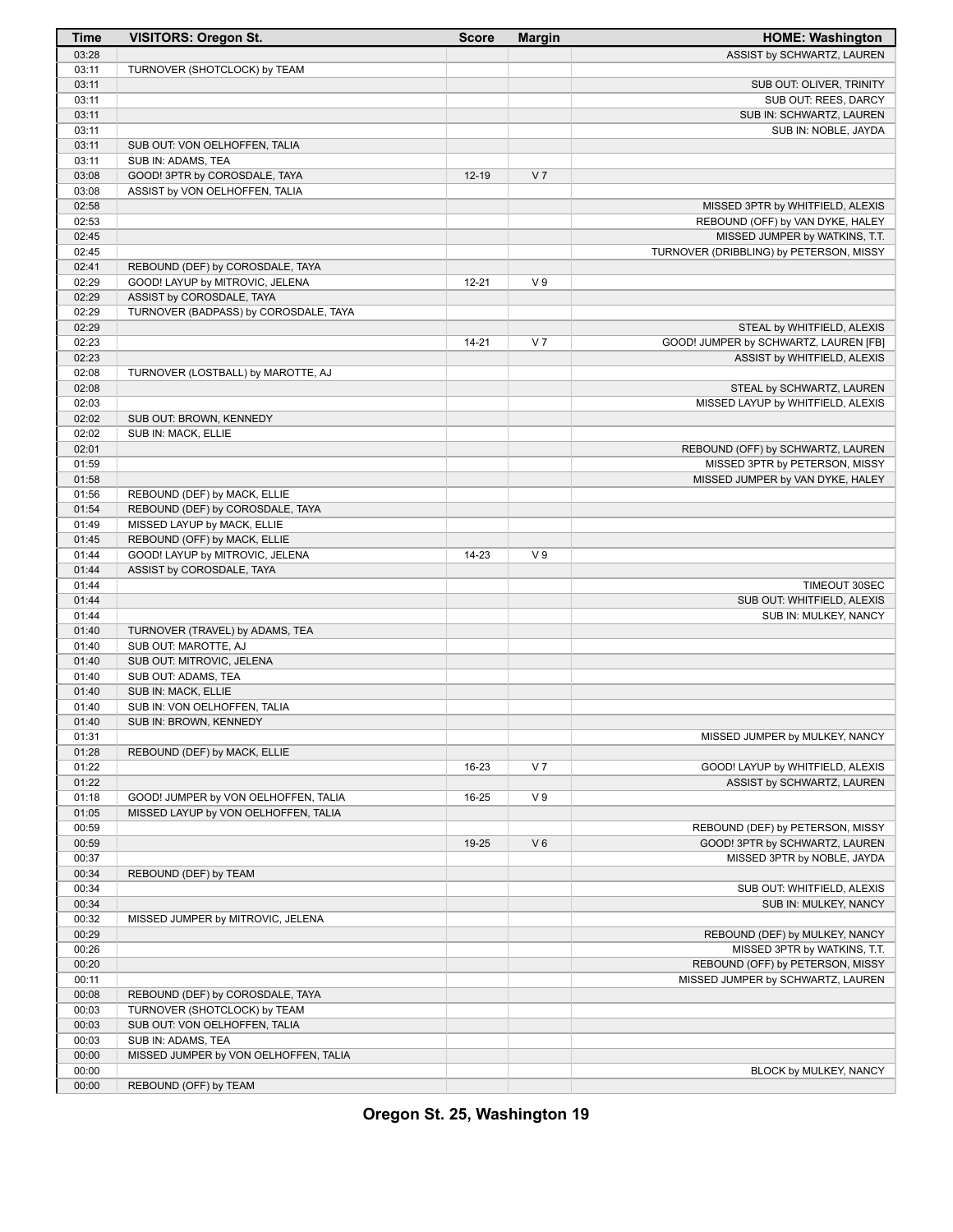| <b>Points (This Period)</b> | OSU            | UW            |
|-----------------------------|----------------|---------------|
| In the Paint                | 12             |               |
| Off Turns                   | 5              |               |
| 2nd Chance                  |                |               |
| <b>Fast Break</b>           |                |               |
| Bench                       | 6              |               |
| Per Poss                    | 0.758<br>11/33 | 0.576<br>9/33 |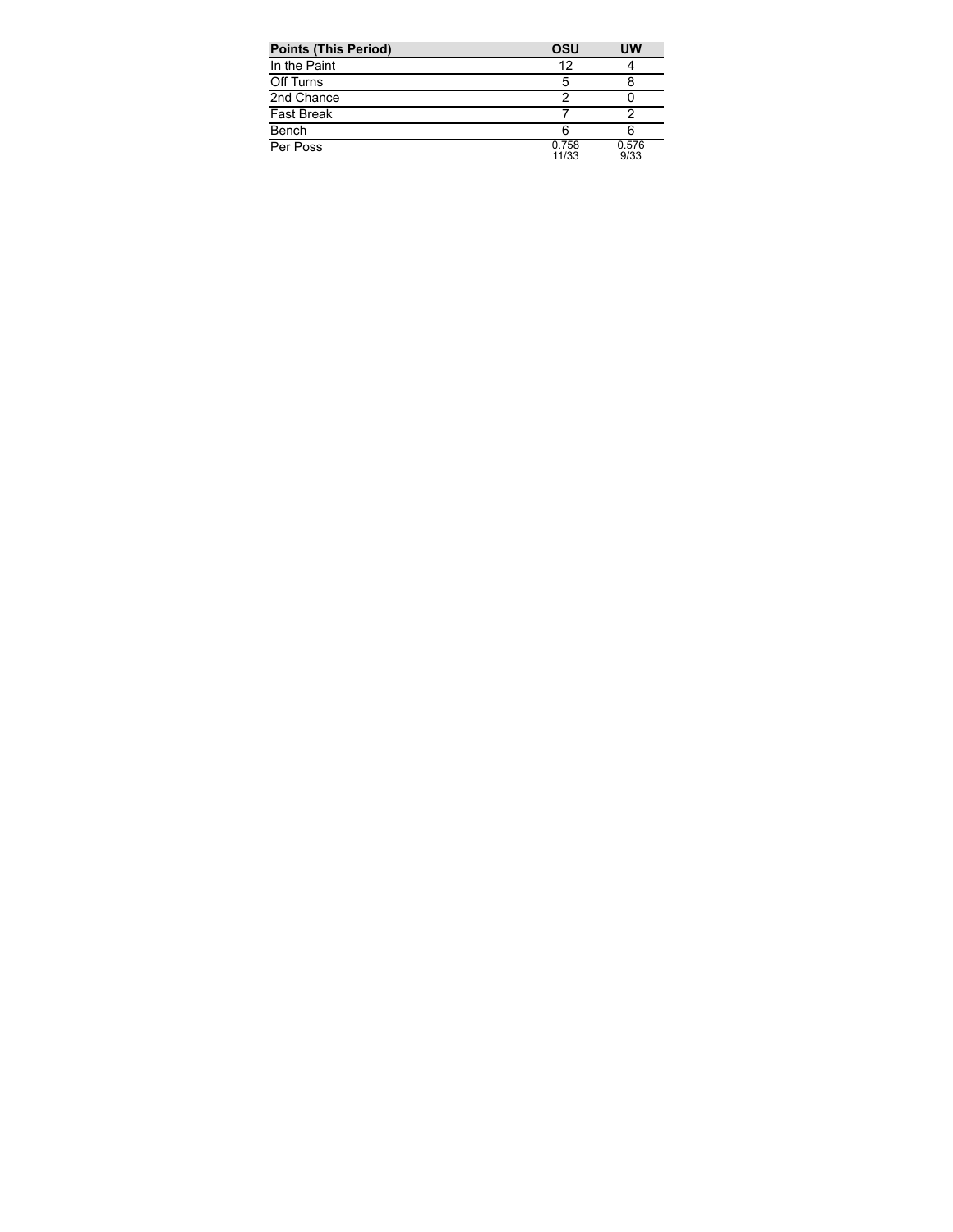### **Official Box Score Oregon St. vs Washington Second Quarter Statistics Only January 23, 2022 at Alaska Airlines Arena - Seattle, Wash.**



# **Oregon St. 0**

| No.       | -<br>Player           | S. | <b>Pts</b> | FG.     | 3FG     | <b>FT</b> | <b>OR</b> | <b>DR</b>    | <b>TR</b>    | PF       | A              | <b>TO</b> | <b>B</b> lk  | <b>Stl</b>     | <b>Min</b> | $+/-$        |
|-----------|-----------------------|----|------------|---------|---------|-----------|-----------|--------------|--------------|----------|----------------|-----------|--------------|----------------|------------|--------------|
| 05        | COROSDALE, TAYA       | F  | 0          | $0 - 0$ | $0 - 0$ | $0 - 0$   | 0         | 0            | 0            | 0        | 0              | 0         | 0            | 0              | 10         | $\mathbf 0$  |
| 10        | KAMPSCHROEDER, GRETA  | G  | $\Omega$   | $0 - 0$ | $0-0$   | $0-0$     | 0         | 0            | 0            | 0        | $\mathbf{0}$   | 0         | $\Omega$     | $\overline{0}$ | $\Omega$   | $\Omega$     |
| <b>22</b> | VON OELHOFFEN, TALIA  | G  | $\Omega$   | $0 - 0$ | $0-0$   | $0-0$     | 0         | $\Omega$     | 0            | 0        | $\mathbf 0$    | 0         | $\mathbf{0}$ | $\Omega$       | $\Omega$   | 0            |
| 25        | ADAMS, TEA            | G  | $\Omega$   | $0 - 0$ | $0 - 0$ | $0 - 0$   | 0         | $\Omega$     | $\mathbf{0}$ | 0        | $\overline{0}$ | $\Omega$  | $\Omega$     | $\Omega$       | 10         | $\mathbf 0$  |
| 42        | <b>BROWN, KENNEDY</b> | F  | 0          | $0-0$   | $0-0$   | $0-0$     | 0         | $\Omega$     | 0            | $\Omega$ | $\mathbf 0$    | 0         | 0            | $\mathbf{0}$   | 10         | 0            |
| 11        | MAROTTE, AJ           | G  | $\Omega$   | $0 - 0$ | $0 - 0$ | $0 - 0$   | 0         | $\Omega$     | $\Omega$     | 0        | $\Omega$       | $\Omega$  | $\Omega$     | $\Omega$       | $\Omega$   | $\mathbf 0$  |
| 20        | <b>MACK, ELLIE</b>    | F  | 0          | $0-0$   | $0-0$   | $0-0$     | 0         | 0            | 0            | $\Omega$ | $\Omega$       | $\Omega$  | $\Omega$     | $\Omega$       | 10         | 0            |
| 23        | <b>CODDING, EMILY</b> | G  | $\Omega$   | $0 - 0$ | $0 - 0$ | $0 - 0$   | 0         | $\mathbf{0}$ | $\mathbf{0}$ | $\Omega$ | $\overline{0}$ | 0         | $\Omega$     | $\Omega$       | 10         | $\mathbf{0}$ |
|           | <b>TEAM</b>           |    |            |         |         |           | 0         | 0            | 0            | 0        |                | 0         |              |                |            |              |
|           | <b>TOTALS</b>         |    | O.         | $0 - 0$ | $0 - 0$ | $0 - 0$   | 0         | 0            | 0            | 0        | $\bf{0}$       | 0         | 0            | $\bf{0}$       | 50         |              |
|           |                       |    |            |         |         |           |           |              |              |          |                |           |              |                |            |              |

| <b>Shooting By Period</b><br>Period | FG       | FG%   | 3FG      | 3FG%       | FT      | FT%   | Deadball Rebounds: 4,1 |
|-------------------------------------|----------|-------|----------|------------|---------|-------|------------------------|
| 3rd Qtr                             | $5 - 14$ | 36%   | 1-3      | 33%        | $0 - 0$ | 0%    |                        |
| 4th Qtr                             | $4 - 14$ | 29%   | $0 - 2$  | $00\%$     | $3-6$   | 50%   |                        |
| 2nd Half                            | $0 - 0$  | $0\%$ | $0 - 0$  | 0%         | $0 - 0$ | 0%    |                        |
| 2nd Half                            | $9 - 28$ | 32%   | 1-5      | <b>20%</b> | $3-6$   | 50%   |                        |
| Game                                | 19-57    | 33.3% | $4 - 13$ | 30.8%      | $5 - 8$ | 62.5% |                        |

# **Washington 0**

| No. | Plaver                   | S. | <b>Pts</b> | <b>FG</b> | 3FG     | <b>FT</b> | <b>OR</b> | <b>DR</b>   | <b>TR</b>    | PF             | A        | TO       | <b>Blk</b> | Stl            | Min      | $+/-$          |
|-----|--------------------------|----|------------|-----------|---------|-----------|-----------|-------------|--------------|----------------|----------|----------|------------|----------------|----------|----------------|
| 02  | <b>SCHWARTZ, LAUREN</b>  | F  | 0          | $0 - 0$   | $0 - 0$ | $0 - 0$   | 0         | 0           | 0            | 0              | 0        | 0        | 0          | 0              | 10       | $\mathbf 0$    |
| 11  | VAN DYKE, HALEY          | F. | $\Omega$   | $0 - 0$   | $0 - 0$ | $0 - 0$   | 0         | $\Omega$    | $\mathbf{0}$ | $\overline{0}$ | 0        | $\Omega$ | 0          | $\overline{0}$ | 10       | $\overline{0}$ |
| 32  | <b>MULKEY, NANCY</b>     | C  | 0          | $0 - 0$   | $0 - 0$ | $0-0$     | 0         | 0           | $\mathbf 0$  | $\Omega$       | 0        | $\Omega$ | 0          | 0              | 10       | $\Omega$       |
|     | 33 OLIVER, TRINITY       | G  | 0          | $0-0$     | $0 - 0$ | $0-0$     | 0         | $\Omega$    | $\mathbf{0}$ | $\overline{0}$ | 0        | $\Omega$ | 0          | $\Omega$       | $\Omega$ | $\mathbf{0}$   |
| 44  | PETERSON, MISSY          | G  | 0          | $0 - 0$   | $0 - 0$ | $0-0$     | $\Omega$  | $\Omega$    | $\Omega$     | $\Omega$       | $\Omega$ | $\Omega$ | $\Omega$   | 0              | 10       | $\Omega$       |
| 03  | NOBLE, JAYDA             | G  | 0          | $0-0$     | $0 - 0$ | $0-0$     | 0         | $\Omega$    | $\Omega$     | $\Omega$       | 0        | $\Omega$ | $\Omega$   | $\Omega$       | 10       | $\Omega$       |
| 23  | <b>WHITFIELD, ALEXIS</b> | F. | 0          | $0 - 0$   | $0 - 0$ | $0-0$     | 0         | $\Omega$    | $\Omega$     | $\Omega$       | $\Omega$ | $\Omega$ | $\Omega$   | $\Omega$       | 0        | $\Omega$       |
| 53  | <b>REES, DARCY</b>       | C  | 0          | $0 - 0$   | $0 - 0$ | $0 - 0$   | 0         | $\Omega$    | $\Omega$     | 0              | $\Omega$ | $\Omega$ | $\Omega$   | $\Omega$       | $\Omega$ | $\Omega$       |
|     | <b>TEAM</b>              |    |            |           |         |           | $\Omega$  | $\mathbf 0$ | $\Omega$     | 0              |          | 0        |            |                |          |                |
|     | <b>TOTALS</b>            |    | U          | $0 - 0$   | $0 - 0$ | $0 - 0$   | $\bf{0}$  | 0           | $\bf{0}$     | O              | 0        | $\bf{0}$ | 0          | <sup>0</sup>   | 50       |                |

| <b>Shooting By Period</b><br>Period | FG        | FG%   | 3FG      | 3FG%   | FT      | FT%   | Deadball Rebounds: 1,1 |
|-------------------------------------|-----------|-------|----------|--------|---------|-------|------------------------|
| 3rd Qtr                             | 7-15      | 47%   | $1-2$    | 50%    | $0 - 0$ | 0%    |                        |
| 4th Qtr                             | $3 - 12$  | 25%   | $0 - 1$  | $00\%$ | $1 - 3$ | 33%   |                        |
| 2nd Half                            | 0-0       | $0\%$ | 0-0      | $0\%$  | $0 - 0$ | 0%    |                        |
| 2nd Half                            | $10 - 27$ | 37%   | $1 - 3$  | 33%    | $1 - 3$ | 33%   |                        |
| Game                                | 18-58     | 31.0% | $2 - 10$ | 20.0%  | $3 - 5$ | 60.0% |                        |

| Game Notes:                                                              | <b>Score</b> |    | 1st 2nd |    | 3rd 4th TOT | <b>Points (This Period)</b> | OSU | <b>UW</b> |
|--------------------------------------------------------------------------|--------------|----|---------|----|-------------|-----------------------------|-----|-----------|
| Officials: Tiffany Bird, Cathi Cornell, Kenneth Nash<br>Attendance: 1350 | OSL          | 25 |         | 11 | 47          | In the Paint                |     |           |
|                                                                          | UW           | 19 |         | 15 | 41          | Off Turns                   |     |           |
| Start Time: 03:06 PM ET                                                  |              |    |         |    |             | 2nd Chance                  |     |           |
| End Time: 05:39 PM ET<br>Game Duration: 2:32                             |              |    |         |    |             | <b>Fast Break</b>           |     |           |
| Conference Game:                                                         |              |    |         |    |             | Bench                       |     |           |
|                                                                          |              |    |         |    |             | Per Poss                    | 0/0 | 0/0       |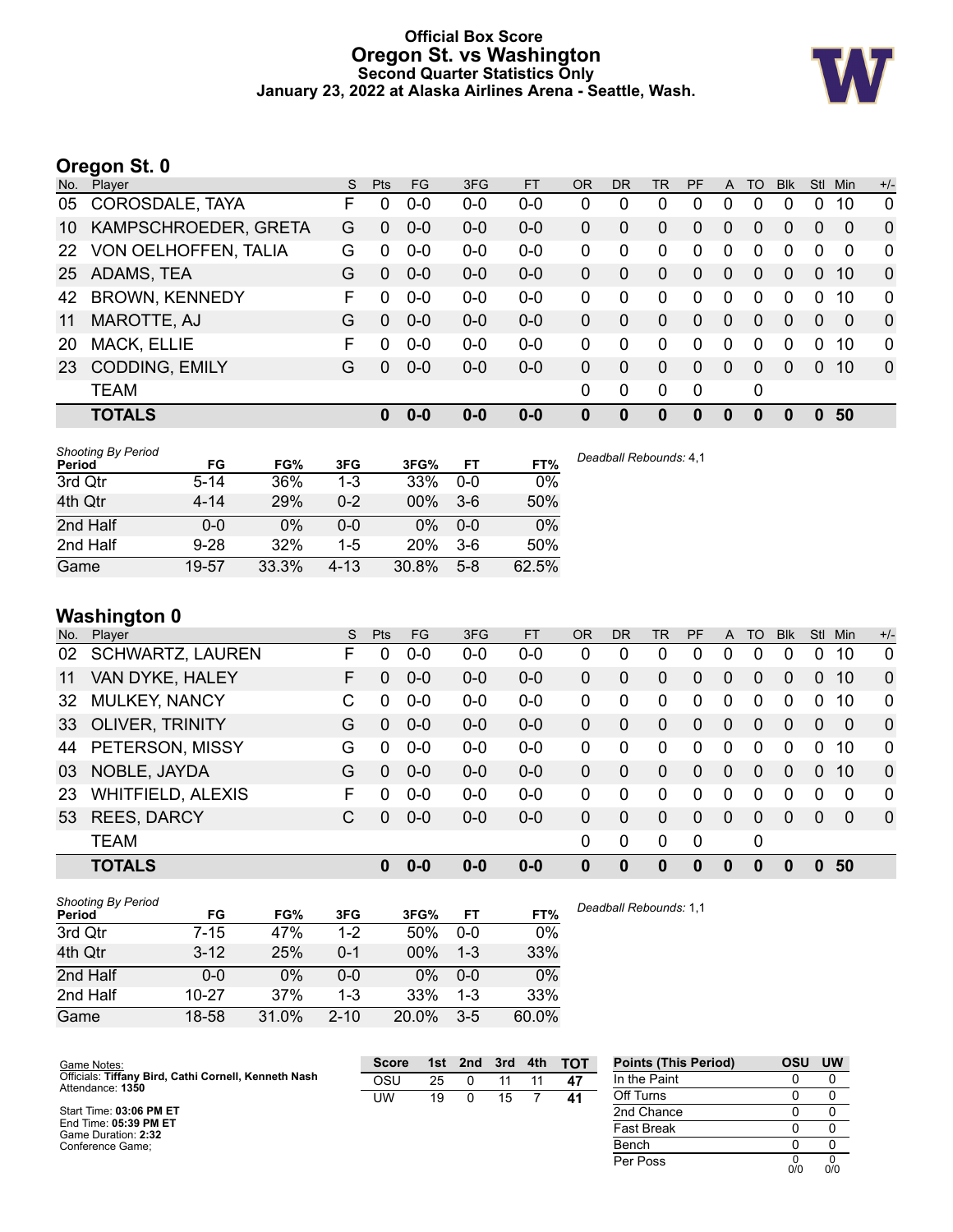# **Official Play-By-Play Oregon St. vs Washington Second Quarter January 23, 2022 at Alaska Airlines Arena - Seattle, Wash.**



### **Period 2**

<mark>Starters:</mark><br>Oregon St.: 5 COROSDALE,TAYA (F); 10 KAMPSCHROEDER,GRETA (G); 22 VON OELHOFFEN,TALIA (G); 25 ADAMS,TEA (G); 42 BROWN,KENNEDY (F);<br>**Washington**: 2 SCHWARTZ,LAUREN (F); 11 VAN DYKE,HALEY (F); 32 MULKEY,NANCY (C);

**Time VISITORS: Oregon St. Score Margin HOME: Washington**

| <b>Points (This Period)</b> | OSU | UW  |
|-----------------------------|-----|-----|
| In the Paint                |     |     |
| Off Turns                   |     |     |
| 2nd Chance                  |     |     |
| <b>Fast Break</b>           |     |     |
| Bench                       |     |     |
| Per Poss                    | 0/0 | ס/מ |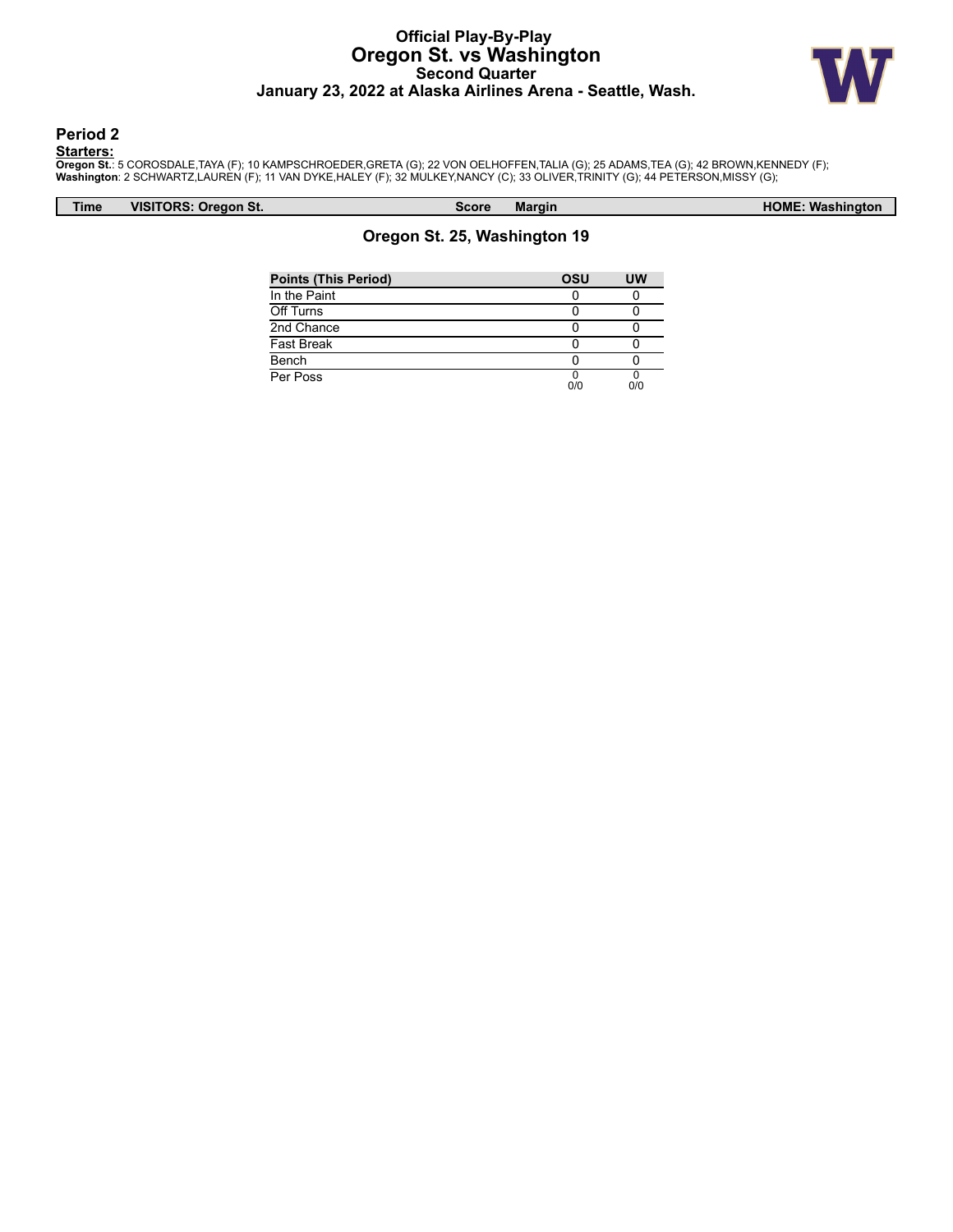# **Official Box Score Oregon St. vs Washington Second Half Statistics Only January 23, 2022 at Alaska Airlines Arena - Seattle, Wash.**



# **Oregon St. 22**

| No.       | -<br>Player             | S. | Pts      | <b>FG</b> | 3FG     | <b>FT</b> | <b>OR</b> | DR       | TR             | <b>PF</b> | $\mathsf{A}$   | TO       | <b>Blk</b>     | Stl      | <b>Min</b>  | $+/-$          |
|-----------|-------------------------|----|----------|-----------|---------|-----------|-----------|----------|----------------|-----------|----------------|----------|----------------|----------|-------------|----------------|
| 05        | COROSDALE, TAYA         | F  | 4        | $2 - 4$   | $0 - 0$ | 0-0       | 2         | 3        | 5              | 0         | 0              | 0        | 1              | 0        | 20          | 0              |
| 10        | KAMPSCHROEDER, GRETA    | G  | 3        | $1 - 2$   | $1 - 1$ | $0 - 0$   | 0         | $\Omega$ | $\mathbf{0}$   | 0         | $\overline{0}$ | $\Omega$ | 0              | $\Omega$ |             | $-2$           |
| 11        | MAROTTE, AJ             | G  | $\Omega$ | $0 - 0$   | $0 - 0$ | $0 - 0$   | 0         | 0        | 0              | 0         | 0              | $\Omega$ | $\Omega$       | $\Omega$ | $\Omega$    | 0              |
| <b>20</b> | MACK, ELLIE             | F. | $\Omega$ | $0 - 3$   | $0 - 1$ | $0 - 0$   | 0         | 2        | 2              | 3         | -1             | $\Omega$ | $\overline{0}$ | $\Omega$ | 14          | $\overline{1}$ |
|           | 22 VON OELHOFFEN, TALIA | G  | 3        | $1 - 3$   | $0 - 1$ | $1 - 2$   | 0         | 1        | 1              | 1         | $\mathbf{0}$   |          | 0              | $\Omega$ | 11          | -4             |
| <b>23</b> | <b>CODDING, EMILY</b>   | G  | $\Omega$ | $0 - 2$   | $0-0$   | $0 - 0$   | 0         | 3        | 3              | 0         | $\overline{0}$ | $\Omega$ | $\overline{0}$ | $\Omega$ | 14          | $\mathbf{1}$   |
| 25        | ADAMS, TEA              | G  | 3        | $1 - 3$   | $0-0$   | $1 - 2$   | 0         | 2        | $\overline{2}$ | 2         | 3              | 1        | 0              | $\Omega$ | 15          | 3              |
| 42        | <b>BROWN, KENNEDY</b>   | F. |          | $3-9$     | $0 - 1$ | $1 - 2$   |           | 4        | 5              |           |                |          |                |          | 18          | 2              |
|           | <b>TEAM</b>             |    | 0        | $0 - 0$   | $0 - 0$ | $0-0$     | 1         | 0        | 1.             | $\Omega$  | $\mathbf{0}$   | 1        | $\Omega$       | $\Omega$ | $\mathbf 0$ |                |
|           | <b>TOTALS</b>           |    | $22 \,$  | $9 - 28$  | $1 - 5$ | $3 - 6$   | 4         | 15       | 19             | 8         | 5              | 5        | $\overline{2}$ |          | 100         |                |

| <b>Shooting By Period</b><br>Period | FG       | FG%   | 3FG     | 3FG%  | FT    | FT%   | Deadball Rebounds: 4,1<br>Last FG Half: OSU 4th-02:12 |
|-------------------------------------|----------|-------|---------|-------|-------|-------|-------------------------------------------------------|
| 3rd Qtr                             | $5 - 14$ | 36%   | 1-3     | 33%   | 0-0   | $0\%$ |                                                       |
| 4th Qtr                             | $4 - 14$ | 29%   | $0 - 2$ | 00%   | $3-6$ | 50%   |                                                       |
| 2nd Half                            | $9 - 28$ | 32%   | $1-5$   | 20%   | $3-6$ | 50%   |                                                       |
| Game                                | 19-57    | 33.3% | 4-13    | 30.8% | $5-8$ | 62.5% |                                                       |

# **Washington 22**

|     | . <u>.</u>              |    |               |           |         |           |           |           |               |               |               |          |            |              |          |             |
|-----|-------------------------|----|---------------|-----------|---------|-----------|-----------|-----------|---------------|---------------|---------------|----------|------------|--------------|----------|-------------|
| No. | Player                  | S  | <b>Pts</b>    | <b>FG</b> | 3FG     | <b>FT</b> | <b>OR</b> | <b>DR</b> | TR            | <b>PF</b>     |               | A TO     | <b>Blk</b> | Stl          | Min.     | $+/-$       |
| 02  | <b>SCHWARTZ, LAUREN</b> | F  | 3             | 1-6       | 1-1     | $0-0$     | 0         |           |               | 0             | 0             |          |            | 0            | 20       | $\mathbf 0$ |
| 03  | NOBLE, JAYDA            | G  | 5             | $2 - 3$   | $0 - 0$ | $1 - 2$   | 0         | 2         | 2             | $\mathcal{P}$ | $\mathcal{P}$ | 1        | $\Omega$   | $\Omega$     | 14       | 2           |
| 11  | VAN DYKE, HALEY         | F  | $\mathcal{P}$ | $1 - 3$   | $0 - 1$ | $0-0$     |           | 4         | 5             | 0             | $\mathbf{0}$  | 2        | $\Omega$   | $\mathbf{0}$ | 15       | $\Omega$    |
|     | 23 WHITFIELD, ALEXIS    | F  | $\Omega$      | $0 - 1$   | $0 - 0$ | $0 - 0$   | 0         | 0         | $\mathbf{0}$  | 1             | $\Omega$      | $\Omega$ |            | $\Omega$     | 7        | 5           |
| 32  | <b>MULKEY, NANCY</b>    |    | 10            | $5-6$     | $0-0$   | $0 - 1$   | $\Omega$  | 4         | 4             | 2             | $\Omega$      | $\Omega$ |            | 0            | 17       | -3          |
|     | 33 OLIVER, TRINITY      | G  | $\Omega$      | $0 - 1$   | $0 - 0$ | $0 - 0$   | $\Omega$  | 2         | 2             | $\mathcal{P}$ |               | 1        | $\Omega$   | 1            | 6        | $-2$        |
| 44  | PETERSON, MISSY         | G  | $\mathcal{P}$ | $1 - 7$   | $0 - 1$ | $0-0$     |           |           | $\mathcal{P}$ |               |               | 0        | $\Omega$   | $\Omega$     | 20       | $\Omega$    |
|     | 53 REES, DARCY          | C. | $\Omega$      | $0 - 0$   | $0 - 0$ | $0 - 0$   | $\Omega$  | $\Omega$  | $\Omega$      | $\Omega$      | $\Omega$      | $\Omega$ | $\Omega$   | $\Omega$     | $\Omega$ | $\Omega$    |
|     | <b>TEAM</b>             |    | 0             | $0 - 0$   | $0-0$   | $0 - 0$   | 1         | $\Omega$  |               | 0             | $\Omega$      | 1        | 0          | $\Omega$     | 0        |             |
|     | <b>TOTALS</b>           |    |               | 22 10-27  | $1 - 3$ | $1 - 3$   | 3         | 14        | 17            | 8             | 4             | 6        | 3          | 1            | 100      |             |

| <b>Shooting By Period</b><br>Period | FG        | FG%   | 3FG      | 3FG%     | FТ      | FT%   |
|-------------------------------------|-----------|-------|----------|----------|---------|-------|
| 3rd Qtr                             | $7 - 15$  | 47%   | $1-2$    | 50%      | 0-0     | 0%    |
| 4th Qtr                             | $3 - 12$  | 25%   | $0 - 1$  | $00\%$   | $1 - 3$ | 33%   |
| 2nd Half                            | $10 - 27$ | 37%   | $1 - 3$  | 33%      | $1 - 3$ | 33%   |
| Game                                | 18-58     | 31.0% | $2 - 10$ | $20.0\%$ | $3 - 5$ | 60.0% |

*Deadball Rebounds:* 1,1 *Last FG Half:* UW 4th-00:29

| Game Notes:                                                              | <b>Score</b> | 1st. | 2nd | 3rd | 4th | <b>TOT</b> | <b>Points from (This Period)</b> | <b>OSU UW</b> |
|--------------------------------------------------------------------------|--------------|------|-----|-----|-----|------------|----------------------------------|---------------|
| Officials: Tiffany Bird, Cathi Cornell, Kenneth Nash<br>Attendance: 1350 | osu          | 25   |     |     |     | 47         | In the Paint                     | 14            |
|                                                                          | UW           | 19   |     | 15  |     | -41        | Off Turns                        |               |
| Start Time: 03:06 PM ET                                                  |              |      |     |     |     |            | 2nd Chance                       |               |
| End Time: 05:39 PM ET<br>Game Duration: 2:32                             |              |      |     |     |     |            | <b>Fast Break</b>                |               |
| Conference Game:                                                         |              |      |     |     |     |            | Bench                            |               |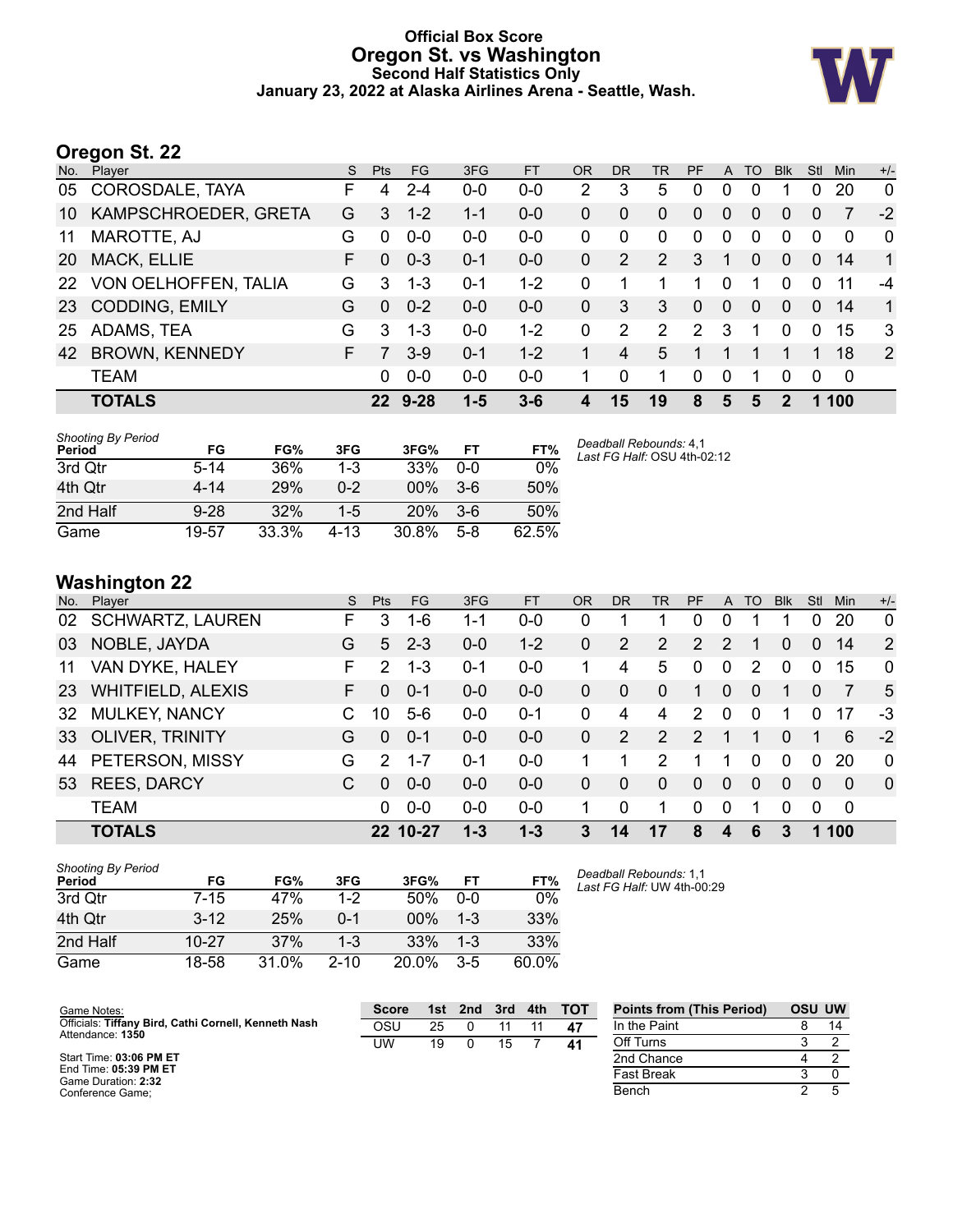### **Official Box Score Oregon St. vs Washington Third Quarter Statistics Only January 23, 2022 at Alaska Airlines Arena - Seattle, Wash.**



# **Oregon St. 22**

| No.       | -<br>Player           | S | <b>Pts</b>    | FG.      | 3FG     | <b>FT</b> | <b>OR</b> | DR           | TR           | <b>PF</b>     | A            | TO           | <b>B</b> lk  | Stl            | <b>Min</b> | $+/-$       |
|-----------|-----------------------|---|---------------|----------|---------|-----------|-----------|--------------|--------------|---------------|--------------|--------------|--------------|----------------|------------|-------------|
| 05        | COROSDALE, TAYA       | F | 0             | $0 - 1$  | $0 - 0$ | $0 - 0$   |           |              | 2            | 0             | 0            | 0            |              | 0              | 10         | $-4$        |
| 10        | KAMPSCHROEDER, GRETA  | G | 3             | $1 - 2$  | $1 - 1$ | $0-0$     | 0         | $\Omega$     | 0            | 0             | $\mathbf 0$  | 0            | $\Omega$     | $\overline{0}$ | 7          | $-2$        |
| <b>22</b> | VON OELHOFFEN, TALIA  | G | $\mathcal{P}$ | $1 - 2$  | $0-0$   | $0-0$     | 0         | $\Omega$     | 0            | 1             | $\mathbf 0$  | 0            | $\mathbf{0}$ | $\Omega$       |            | $-2$        |
| 25        | ADAMS, TEA            | G | $\mathcal{P}$ | $1 - 3$  | $0 - 0$ | $0 - 0$   | 0         | 2            | 2            | $\mathcal{P}$ |              | 1            | $\Omega$     | $\Omega$       | 9          | $-4$        |
| 42        | <b>BROWN, KENNEDY</b> | F | 2             | $1 - 4$  | $0 - 1$ | $0-0$     | 0         | 1            | 1            | $\Omega$      |              | 0            | 1            | 0              | 8          | $-2$        |
| 11        | MAROTTE, AJ           | G | $\Omega$      | $0 - 0$  | $0 - 0$ | $0 - 0$   | 0         | $\Omega$     | $\mathbf{0}$ | $\Omega$      | $\Omega$     | $\Omega$     | $\Omega$     | $\Omega$       | $\Omega$   | $\mathbf 0$ |
| 20        | <b>MACK, ELLIE</b>    | F | 0             | $0 - 0$  | $0 - 0$ | $0 - 0$   | 0         | 1            | 1            | 0             | $\mathbf 0$  | 0            | 0            | $\Omega$       | 4          | $-2$        |
| 23        | <b>CODDING, EMILY</b> | G | $\Omega$      | $0 - 0$  | $0-0$   | $0-0$     | 0         |              | 1            | 0             | $\mathbf{0}$ | $\Omega$     | $\Omega$     | $\Omega$       | 4          | $-2$        |
|           | <b>TEAM</b>           |   |               |          |         |           | 0         | $\mathbf{0}$ | 0            | 0             |              | 0            |              |                |            |             |
|           | <b>TOTALS</b>         |   | 11            | $5 - 14$ | $1 - 3$ | $0 - 0$   |           | 6            | 7            | 4             | $\mathbf{2}$ | $\mathbf{c}$ | 2            | $\Omega$       | 50         |             |
|           |                       |   |               |          |         |           |           |              |              |               |              |              |              |                |            |             |

| <b>Shooting By Period</b><br>Period | FG    | FG%   | 3FG      | 3FG%  | FT.     | FT%   | Deadball Rebounds: 4,1 |
|-------------------------------------|-------|-------|----------|-------|---------|-------|------------------------|
| 2nd Half                            | 0-0   | 0%    | 0-0      | ገ%    | $0 - 0$ | 0%    |                        |
| Game                                | 19-57 | 33.3% | $4 - 13$ | 30.8% | $5-8$   | 62.5% |                        |

# **Washington 22**

| No.       | Player                   | S  | <b>Pts</b>    | FG.       | 3FG     | <b>FT</b> | <b>OR</b>     | <b>DR</b> | TR       | <b>PF</b>   | A            | TO.      | <b>Blk</b>   | <b>Stl</b>     | Min            | $+/-$          |
|-----------|--------------------------|----|---------------|-----------|---------|-----------|---------------|-----------|----------|-------------|--------------|----------|--------------|----------------|----------------|----------------|
| 02        | <b>SCHWARTZ, LAUREN</b>  | F. | 3             | $1 - 2$   | $1 - 1$ | $0-0$     | 0             | 0         | 0        | 0           | 0            | 0        | 0            | 0              | 10             | 4              |
| 11        | VAN DYKE, HALEY          | F. | 0             | $0 - 1$   | $0 - 0$ | $0-0$     | $\mathbf 1$   | 3         | 4        | 0           | 0            |          | 0            | $\overline{0}$ | 7              | 2              |
| 32        | <b>MULKEY, NANCY</b>     | C  | 8             | $4 - 5$   | $0 - 0$ | $0-0$     | 0             | 2         | 2        | $\Omega$    | $\mathbf{0}$ | $\Omega$ | $\Omega$     | $\Omega$       | 10             | $\overline{4}$ |
| 33        | <b>OLIVER, TRINITY</b>   | G  | $\Omega$      | $0 - 1$   | $0 - 0$ | $0-0$     | 0             | 2         | 2        | 1           | 1            | $\Omega$ | $\Omega$     | $\Omega$       | $\overline{4}$ | 2              |
|           | 44 PETERSON, MISSY       | G  | 2             | $1 - 4$   | $0 - 1$ | $0-0$     | 0             | 0         | $\Omega$ | $\Omega$    |              | $\Omega$ | $\Omega$     | 0              | 10             | $\overline{4}$ |
| 03        | NOBLE, JAYDA             | G  | $\mathcal{P}$ | $1 - 1$   | $0 - 0$ | $0 - 0$   | $\mathbf{0}$  |           | 1        | $\Omega$    | 1            | $\Omega$ | $\mathbf{0}$ | $\overline{0}$ | 6              | 2              |
| <b>23</b> | <b>WHITFIELD, ALEXIS</b> | F  | $\Omega$      | $0 - 1$   | $0 - 0$ | $0-0$     | 0             | 0         | $\Omega$ | 0           | $\Omega$     | 0        | $\Omega$     | 0              | 4              | 2              |
| 53        | <b>REES, DARCY</b>       | C  | $\Omega$      | $0 - 0$   | $0 - 0$ | $0 - 0$   | 0             | $\Omega$  | $\Omega$ | $\Omega$    | $\Omega$     | $\Omega$ | $\Omega$     | $\Omega$       | $\Omega$       | $\Omega$       |
|           | <b>TEAM</b>              |    |               |           |         |           | 1             | 0         | 1        | $\mathbf 0$ |              | 0        |              |                |                |                |
|           | <b>TOTALS</b>            |    |               | $15$ 7-15 | $1 - 2$ | $0 - 0$   | $\mathcal{P}$ | 8         | 10       | 1           | 3            | 1        | $\bf{0}$     | $\mathbf{0}$   | 50             |                |

| <b>Shooting By Period</b><br>Period | FG    | FG%   | 3FG      | 3FG%  | <b>FT</b> | FT%   | Deadball Rebounds: 1,1 |
|-------------------------------------|-------|-------|----------|-------|-----------|-------|------------------------|
| 2nd Half                            | 0-0   | 0%    | 0-0      | 0%    | $0 - 0$   | 0%    |                        |
| Game                                | 18-58 | 31.0% | $2 - 10$ | 20.0% | $3-5$     | 60.0% |                        |

| Game Notes:                                                              | <b>Score</b> |    | 1st 2nd 3rd |    | 4th | тот | <b>Points (This Period)</b> | OSU           | <b>UW</b>     |
|--------------------------------------------------------------------------|--------------|----|-------------|----|-----|-----|-----------------------------|---------------|---------------|
| Officials: Tiffany Bird, Cathi Cornell, Kenneth Nash<br>Attendance: 1350 | OSU          | 25 |             |    |     | 47  | In the Paint                |               |               |
|                                                                          | UW           | 19 |             | 15 |     | 41  | Off Turns                   |               |               |
| Start Time: 03:06 PM ET                                                  |              |    |             |    |     |     | 2nd Chance                  |               |               |
| End Time: 05:39 PM ET<br>Game Duration: 2:32                             |              |    |             |    |     |     | <b>Fast Break</b>           |               |               |
| Conference Game:                                                         |              |    |             |    |     |     | Bench                       |               |               |
|                                                                          |              |    |             |    |     |     | Per Poss                    | 0.733<br>5/15 | 1.071<br>7/14 |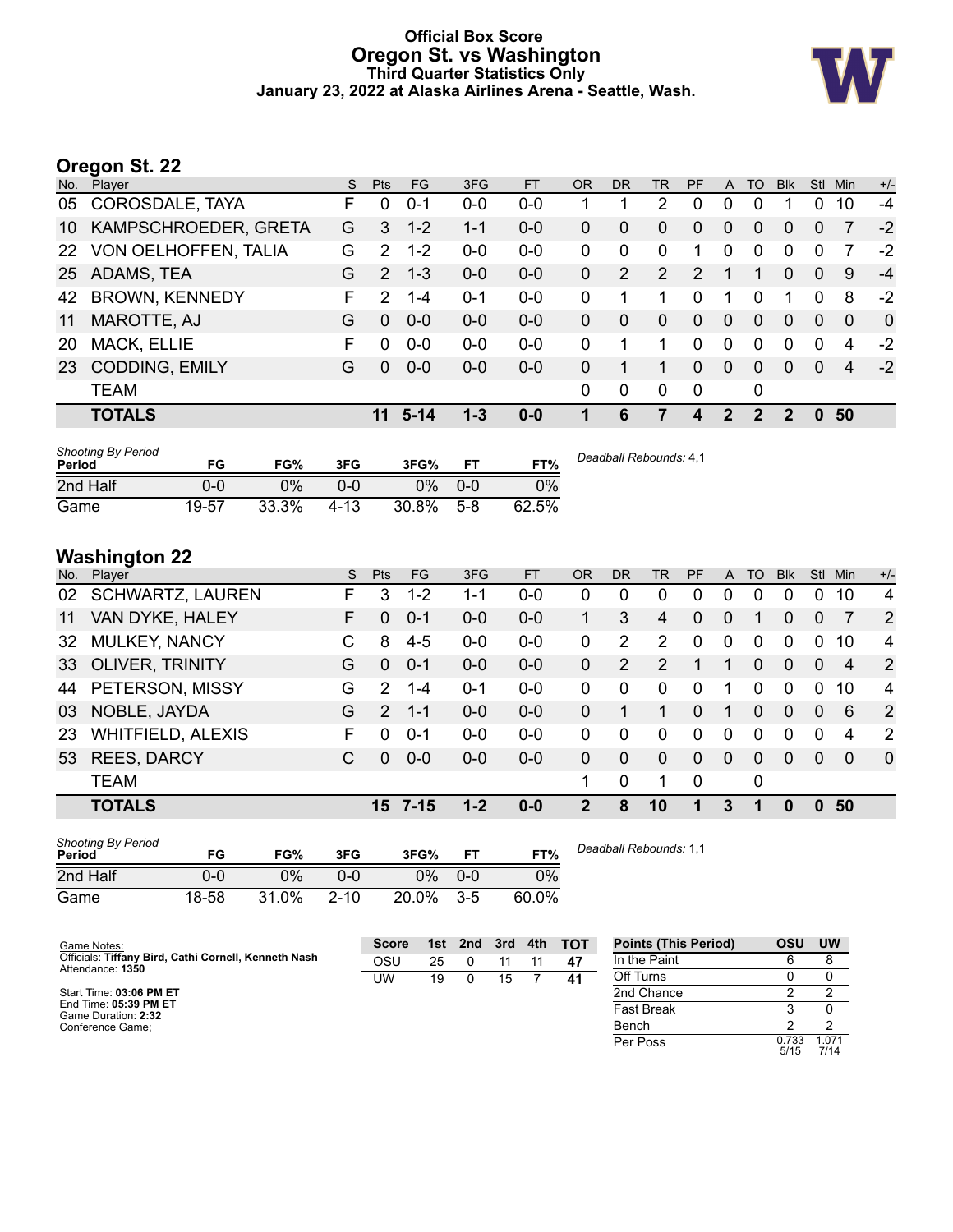# **Official Play-By-Play Oregon St. vs Washington Third Quarter January 23, 2022 at Alaska Airlines Arena - Seattle, Wash.**



### **Period 3**

<mark>Starters:</mark><br>Oregon St.: 5 COROSDALE,TAYA (F); 10 KAMPSCHROEDER,GRETA (G); 22 VON OELHOFFEN,TALIA (G); 25 ADAMS,TEA (G); 42 BROWN,KENNEDY (F);<br>**Washington**: 2 SCHWARTZ,LAUREN (F); 11 VAN DYKE,HALEY (F); 32 MULKEY,NANCY (C);

| Time           | <b>VISITORS: Oregon St.</b>                                  | <b>Score</b> | <b>Margin</b>  | <b>HOME: Washington</b>                                         |
|----------------|--------------------------------------------------------------|--------------|----------------|-----------------------------------------------------------------|
| 10:00          |                                                              |              |                | SUB OUT: NOBLE, JAYDA                                           |
| 10:00          |                                                              |              |                | SUB IN: OLIVER, TRINITY                                         |
| 10:00          | SUB OUT: MACK, ELLIE                                         |              |                |                                                                 |
| 10:00          | SUB OUT: CODDING, EMILY                                      |              |                |                                                                 |
| 10:00<br>10:00 | SUB IN: KAMPSCHROEDER, GRETA<br>SUB IN: VON OELHOFFEN, TALIA |              |                |                                                                 |
| 09:51          | GOOD! JUMPER by VON OELHOFFEN, TALIA                         | 19-27        | V8             |                                                                 |
| 09:51          | ASSIST by BROWN, KENNEDY                                     |              |                |                                                                 |
| 09:39          |                                                              | 22-27        | V <sub>5</sub> | GOOD! 3PTR by SCHWARTZ, LAUREN                                  |
| 09:39          |                                                              |              |                | ASSIST by OLIVER, TRINITY                                       |
| 09:09          | MISSED JUMPER by BROWN, KENNEDY                              |              |                |                                                                 |
| 09:05          |                                                              |              |                | REBOUND (DEF) by OLIVER, TRINITY                                |
| 08:52          |                                                              |              |                | MISSED JUMPER by OLIVER, TRINITY                                |
| 08:49          | REBOUND (DEF) by ADAMS, TEA                                  |              |                |                                                                 |
| 08:39          | MISSED LAYUP by KAMPSCHROEDER, GRETA                         |              |                |                                                                 |
| 08:37          |                                                              |              |                | REBOUND (DEF) by VAN DYKE, HALEY                                |
| 08:22          |                                                              |              |                | MISSED LAYUP by VAN DYKE, HALEY                                 |
| 08:22<br>08:19 | BLOCK by COROSDALE, TAYA                                     |              |                |                                                                 |
| 08:17          |                                                              |              |                | REBOUND (OFF) by TEAM<br>TURNOVER (LOSTBALL) by VAN DYKE, HALEY |
| 08:00          | MISSED LAYUP by COROSDALE, TAYA                              |              |                |                                                                 |
| 07:58          |                                                              |              |                | REBOUND (DEF) by VAN DYKE, HALEY                                |
| 07:41          |                                                              | 24-27        | $V_3$          | GOOD! JUMPER by MULKEY, NANCY                                   |
| 07:22          | MISSED JUMPER by VON OELHOFFEN, TALIA                        |              |                |                                                                 |
| 07:19          |                                                              |              |                | REBOUND (DEF) by OLIVER, TRINITY                                |
| 07:14          |                                                              |              |                | MISSED 3PTR by PETERSON, MISSY                                  |
| 07:09          | REBOUND (DEF) by BROWN, KENNEDY                              |              |                |                                                                 |
| 07:05          | GOOD! 3PTR by KAMPSCHROEDER, GRETA [FB]                      | 24-30        | $V_6$          |                                                                 |
| 07:05          | ASSIST by ADAMS, TEA                                         |              |                |                                                                 |
| 06:40          |                                                              | 26-30        | V <sub>4</sub> | GOOD! LAYUP by MULKEY, NANCY [PNT]                              |
| 06:09          |                                                              |              |                | FOUL (PERSONAL) by OLIVER, TRINITY                              |
| 06:09          |                                                              |              |                | SUB OUT: OLIVER, TRINITY                                        |
| 06:09<br>06:06 | MISSED 3PTR by BROWN, KENNEDY                                |              |                | SUB IN: NOBLE, JAYDA                                            |
| 06:02          | REBOUND (OFF) by COROSDALE, TAYA                             |              |                |                                                                 |
| 05:45          | GOOD! LAYUP by BROWN, KENNEDY [PNT]                          | 26-32        | $V_6$          |                                                                 |
| 05:25          |                                                              | 28-32        | V <sub>4</sub> | GOOD! LAYUP by NOBLE, JAYDA [PNT]                               |
| 05:08          | GOOD! JUMPER by ADAMS, TEA [PNT]                             | 28-34        | $V_6$          |                                                                 |
| 04:45          |                                                              |              |                | MISSED JUMPER by PETERSON, MISSY                                |
| 04:42          | REBOUND (DEF) by ADAMS, TEA                                  |              |                |                                                                 |
| 04:38          | MISSED JUMPER by ADAMS, TEA                                  |              |                |                                                                 |
| 04:36          |                                                              |              |                | REBOUND (DEF) by VAN DYKE, HALEY                                |
| 04:28          |                                                              | 30-34        | V <sub>4</sub> | GOOD! LAYUP by MULKEY, NANCY [PNT]                              |
| 04:00          | MISSED JUMPER by ADAMS, TEA                                  |              |                |                                                                 |
| 03:57          |                                                              |              |                | REBOUND (DEF) by MULKEY, NANCY                                  |
| 03:38<br>03:38 | BLOCK by BROWN, KENNEDY                                      |              |                | MISSED LAYUP by SCHWARTZ, LAUREN                                |
| 03:35          |                                                              |              |                | REBOUND (OFF) by VAN DYKE, HALEY                                |
| 03:30          | FOUL (PERSONAL) by VON OELHOFFEN, TALIA                      |              |                |                                                                 |
| 03:30          |                                                              |              |                |                                                                 |
| 03:30          |                                                              |              |                | SUB OUT: VAN DYKE, HALEY                                        |
| 03:30          |                                                              |              |                | SUB IN: WHITFIELD, ALEXIS                                       |
| 03:30          | SUB OUT: KAMPSCHROEDER, GRETA                                |              |                |                                                                 |
| 03:30          | SUB OUT: VON OELHOFFEN, TALIA                                |              |                |                                                                 |
| 03:30          | SUB OUT: BROWN, KENNEDY                                      |              |                |                                                                 |
| 03:30          | SUB IN: MITROVIC, JELENA                                     |              |                |                                                                 |
| 03:30          | SUB IN: MACK, ELLIE                                          |              |                |                                                                 |
| 03:30          | SUB IN: CODDING, EMILY                                       |              |                |                                                                 |
| 03:27          |                                                              | 32-34        | V <sub>2</sub> | GOOD! JUMPER by MULKEY, NANCY                                   |
| 03:27<br>03:04 | GOOD! JUMPER by MITROVIC, JELENA [PNT]                       | 32-36        | V <sub>4</sub> | ASSIST by PETERSON, MISSY                                       |
| 02:42          |                                                              |              |                | MISSED LAYUP by WHITFIELD, ALEXIS                               |
| 02:40          | REBOUND (DEF) by MACK, ELLIE                                 |              |                |                                                                 |
| 02:19          | MISSED 3PTR by MITROVIC, JELENA                              |              |                |                                                                 |
| 02:14          |                                                              |              |                | REBOUND (DEF) by NOBLE, JAYDA                                   |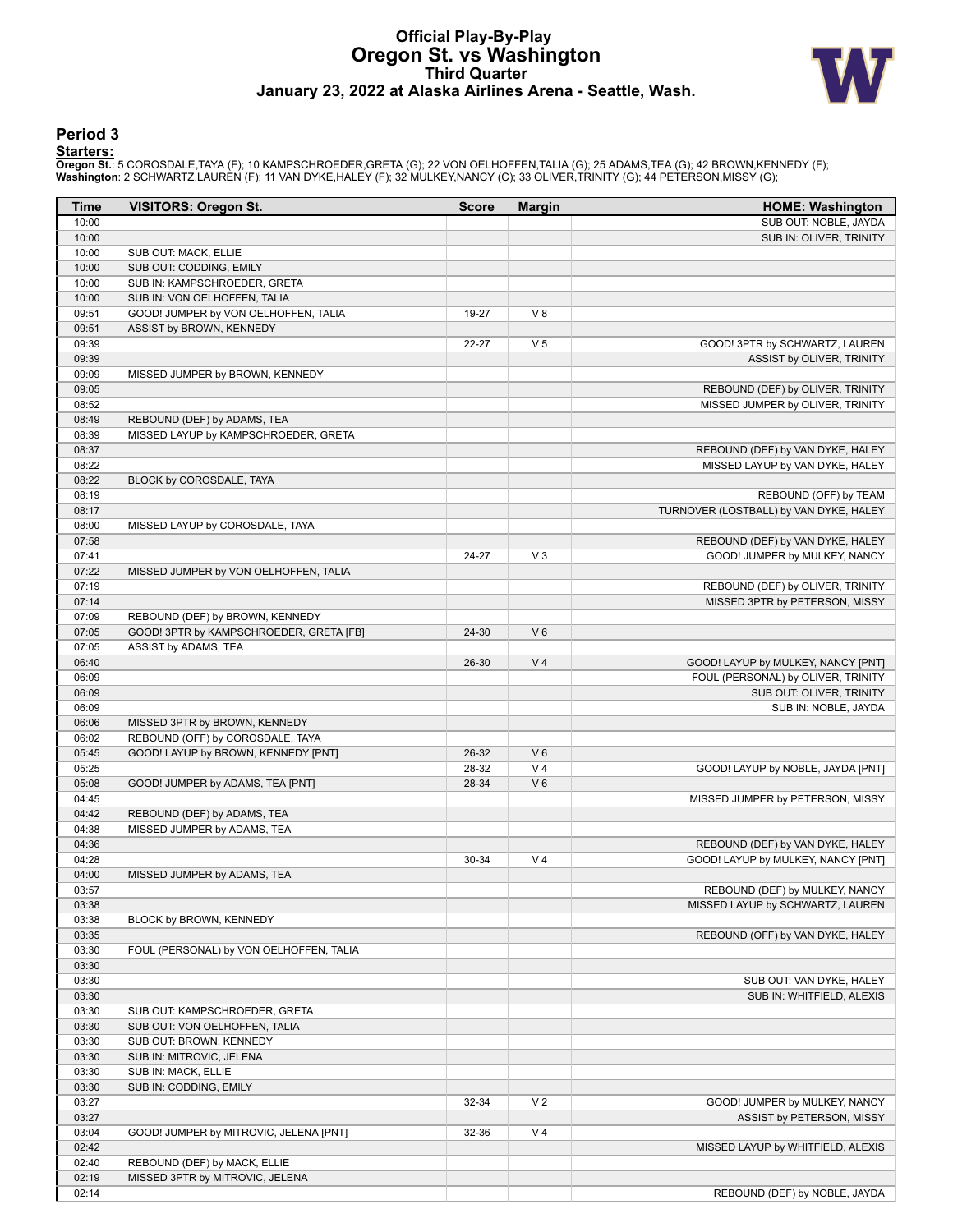| Time  | <b>VISITORS: Oregon St.</b>              | <b>Score</b> | <b>Margin</b>  | <b>HOME: Washington</b>          |
|-------|------------------------------------------|--------------|----------------|----------------------------------|
| 01:57 |                                          | 34-36        | V <sub>2</sub> | GOOD! LAYUP by PETERSON, MISSY   |
| 01:57 |                                          |              |                | ASSIST by NOBLE, JAYDA           |
| 01:38 | FOUL (OFF) by MITROVIC, JELENA           |              |                |                                  |
| 01:38 | TURNOVER (OFFENSIVE) by MITROVIC, JELENA |              |                |                                  |
| 01:38 | SUB OUT: MITROVIC, JELENA                |              |                |                                  |
| 01:38 | SUB IN: BROWN, KENNEDY                   |              |                |                                  |
| 01:22 |                                          |              |                | MISSED JUMPER by MULKEY, NANCY   |
| 01:19 | REBOUND (DEF) by COROSDALE, TAYA         |              |                |                                  |
| 01:08 | FOUL (OFF) by ADAMS, TEA                 |              |                |                                  |
| 01:08 | TURNOVER (OFFENSIVE) by ADAMS, TEA       |              |                |                                  |
| 00:58 | FOUL (PERSONAL) by ADAMS, TEA            |              |                |                                  |
| 00:58 | SUB OUT: ADAMS, TEA                      |              |                |                                  |
| 00:58 | SUB IN: VON OELHOFFEN, TALIA             |              |                |                                  |
| 00:37 |                                          |              |                | MISSED JUMPER by PETERSON, MISSY |
| 00:34 | REBOUND (DEF) by CODDING, EMILY          |              |                |                                  |
| 00:12 | MISSED JUMPER by BROWN, KENNEDY          |              |                |                                  |
| 00:08 |                                          |              |                | REBOUND (DEF) by MULKEY, NANCY   |

| <b>Points (This Period)</b> | OSU           | UW            |
|-----------------------------|---------------|---------------|
| In the Paint                |               |               |
| Off Turns                   |               |               |
| 2nd Chance                  |               |               |
| <b>Fast Break</b>           |               |               |
| Bench                       |               |               |
| Per Poss                    | 0.733<br>5/15 | 1.071<br>7/14 |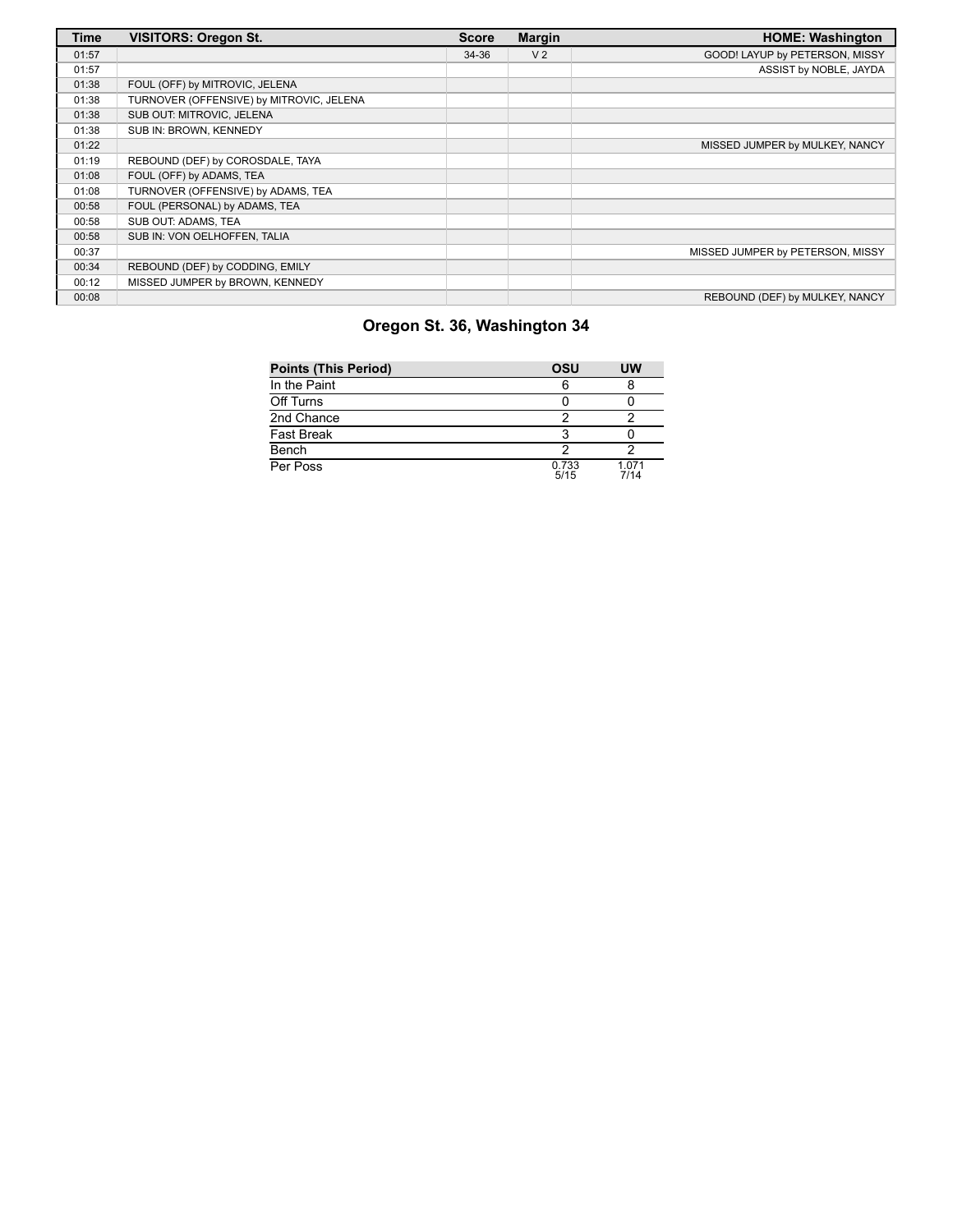### **Official Box Score Oregon St. vs Washington Fourth Quarter Statistics Only January 23, 2022 at Alaska Airlines Arena - Seattle, Wash.**



# **Oregon St. 11**

| No.    | Player                    |       |       | S        | <b>Pts</b> | FG       | 3FG       | <b>FT</b> | <b>OR</b>    | <b>DR</b>              | <b>TR</b>    | PF          | A           | TO          | <b>Blk</b>   | <b>Stl</b>   | Min            | $+/-$          |
|--------|---------------------------|-------|-------|----------|------------|----------|-----------|-----------|--------------|------------------------|--------------|-------------|-------------|-------------|--------------|--------------|----------------|----------------|
| 05     | COROSDALE, TAYA           |       |       | F        | 4          | $2 - 3$  | $0-0$     | $0-0$     |              | 2                      | 3            | $\Omega$    | 0           | 0           | $\Omega$     | 0            | 10             | 4              |
| 10     | KAMPSCHROEDER, GRETA      |       |       | G        | 0          | $0 - 0$  | $0 - 0$   | $0-0$     | $\mathbf 0$  | $\mathbf 0$            | $\mathbf 0$  | $\Omega$    | $\Omega$    | 0           | $\Omega$     | 0            | $\overline{0}$ | $\overline{0}$ |
| 22     | VON OELHOFFEN, TALIA      |       |       | G        | 1.         | $0 - 1$  | $0 - 1$   | $1 - 2$   | $\mathbf 0$  | 1                      | 1            | $\Omega$    | 0           | 1           | $\Omega$     | 0            | 4              | $-2$           |
| 25     | ADAMS, TEA                |       |       | G        |            | $0 - 0$  | $0 - 0$   | $1 - 2$   | $\mathbf{0}$ | $\mathbf 0$            | $\mathbf{0}$ | $\Omega$    | 2           | $\Omega$    | $\mathbf{0}$ | $\Omega$     | 6              | $\overline{7}$ |
| 42     | <b>BROWN, KENNEDY</b>     |       |       | F        | 5          | $2 - 5$  | $0-0$     | $1 - 2$   | 1            | 3                      | 4            |             | 0           | 1           | 0            | 1            | 10             | 4              |
| 11     | MAROTTE, AJ               |       |       | G        | 0          | $0-0$    | $0 - 0$   | $0 - 0$   | $\mathbf{0}$ | $\mathbf 0$            | $\mathbf{0}$ | $\Omega$    | $\mathbf 0$ | $\mathbf 0$ | $\mathbf{0}$ | $\Omega$     | $\mathbf 0$    | $\mathbf 0$    |
| 20     | MACK, ELLIE               |       |       | F        | 0          | $0 - 3$  | $0 - 1$   | $0-0$     | 0            | 1                      | 1            | 3           | 1           | 0           | 0            | 0            | 10             | 3              |
| 23     | <b>CODDING, EMILY</b>     |       |       | G        | 0          | $0 - 2$  | $0-0$     | $0 - 0$   | $\mathbf{0}$ | 2                      | 2            | $\mathbf 0$ | $\mathbf 0$ | $\mathbf 0$ | $\Omega$     | $\mathbf{0}$ | 10             | 3              |
|        | <b>TEAM</b>               |       |       |          |            |          |           |           | 1            | 0                      | 1            | 0           |             | 1           |              |              |                |                |
|        | <b>TOTALS</b>             |       |       |          | 11         | $4 - 14$ | $0 - 2$   | $3 - 6$   | 3            | 9                      | 12           | 4           | 3           | 3           | $\mathbf{0}$ | 1            | 50             |                |
| Period | <b>Shooting By Period</b> | FG    | FG%   | 3FG      |            | 3FG%     | <b>FT</b> | FT%       |              | Deadball Rebounds: 4.1 |              |             |             |             |              |              |                |                |
| Game   |                           | 19-57 | 33.3% | $4 - 13$ |            | 30.8%    | $5 - 8$   | 62.5%     |              |                        |              |             |             |             |              |              |                |                |

# **Washington 7**

| No. | Player                   | S  | Pts           | <b>FG</b> | 3FG     | <b>FT</b> | <b>OR</b> | <b>DR</b>    | TR           | <b>PF</b> | A            | TO       | <b>Blk</b> | <b>Stl</b>     | Min      | $+/-$        |
|-----|--------------------------|----|---------------|-----------|---------|-----------|-----------|--------------|--------------|-----------|--------------|----------|------------|----------------|----------|--------------|
| 02  | <b>SCHWARTZ, LAUREN</b>  | F  | $\Omega$      | $0 - 4$   | $0 - 0$ | $0 - 0$   | 0         |              |              | 0         | 0            |          |            | 0              | 10       | -4           |
| 11  | VAN DYKE, HALEY          | F. | $\mathcal{P}$ | $1 - 2$   | $0 - 1$ | $0-0$     | $\Omega$  |              |              | 0         | 0            |          | 0          | 0              | 8        | $-2$         |
| 32  | <b>MULKEY, NANCY</b>     | C. | 2             | 1-1       | $0-0$   | $0 - 1$   | 0         | 2            | 2            | 2         | $\mathbf{0}$ | 0        |            | 0              |          | -7           |
| 33  | <b>OLIVER, TRINITY</b>   | G  | $\Omega$      | $0 - 0$   | $0 - 0$ | $0-0$     | $\Omega$  | $\mathbf{0}$ | $\mathbf{0}$ | 1         | $\mathbf{0}$ |          | $\Omega$   |                | 2        | $-4$         |
| 44  | PETERSON, MISSY          | G  | $\Omega$      | $0 - 3$   | $0-0$   | $0 - 0$   | 1         | 1            | 2            | 1         | $\Omega$     | $\Omega$ | $\Omega$   | $\Omega$       | 10       | $-4$         |
| 03  | NOBLE, JAYDA             | G  | 3             | $1 - 2$   | $0 - 0$ | $1 - 2$   | 0         |              | 1            | 2         |              |          | $\Omega$   | $\mathbf{0}$   | 8        | $\Omega$     |
| 23  | <b>WHITFIELD, ALEXIS</b> | F. | $\Omega$      | $0 - 0$   | $0-0$   | $0 - 0$   | $\Omega$  | $\Omega$     | $\Omega$     | 1         | $\Omega$     | $\Omega$ | 1          | 0              | 3        | 3            |
| 53  | <b>REES, DARCY</b>       | C  | $\Omega$      | $0 - 0$   | $0 - 0$ | $0 - 0$   | $\Omega$  | 0            | $\Omega$     | 0         | $\mathbf{0}$ | $\Omega$ | $\Omega$   | $\overline{0}$ | $\Omega$ | $\mathbf{0}$ |
|     | <b>TEAM</b>              |    |               |           |         |           | $\Omega$  | 0            | $\Omega$     | 0         |              | 1        |            |                |          |              |
|     | <b>TOTALS</b>            |    |               | $73 - 12$ | $0 - 1$ | $1 - 3$   |           | 6            |              | 7         | 1            | 5        | 3          | 1              | 50       |              |
|     |                          |    |               |           |         |           |           |              |              |           |              |          |            |                |          |              |

| <b>Shooting By Period</b><br>Period | FG    | FG%   | 3FG      | 3FG%  | FТ      | FT%   |
|-------------------------------------|-------|-------|----------|-------|---------|-------|
| Game                                | 18-58 | 31.0% | $2 - 10$ | 20.0% | $3 - 5$ | 60.0% |

*Deadball Rebounds:* 1,1

| Game Notes:                                                              | <b>Score</b> | 1st l | 2nd | -3rd | 4th | тот | <b>Points (This Period)</b> | OSU           | UW            |
|--------------------------------------------------------------------------|--------------|-------|-----|------|-----|-----|-----------------------------|---------------|---------------|
| Officials: Tiffany Bird, Cathi Cornell, Kenneth Nash<br>Attendance: 1350 | OSL          | 25    |     | 11   |     | 47  | In the Paint                |               |               |
|                                                                          | UW           | 19    |     | 15   |     | 41  | Off Turns                   |               | ົ             |
| Start Time: 03:06 PM ET                                                  |              |       |     |      |     |     | 2nd Chance                  |               |               |
| End Time: 05:39 PM ET<br>Game Duration: 2:32                             |              |       |     |      |     |     | <b>Fast Break</b>           |               |               |
| Conference Game:                                                         |              |       |     |      |     |     | Bench                       |               |               |
|                                                                          |              |       |     |      |     |     | Per Poss                    | 0.688<br>6/16 | 0.412<br>4/17 |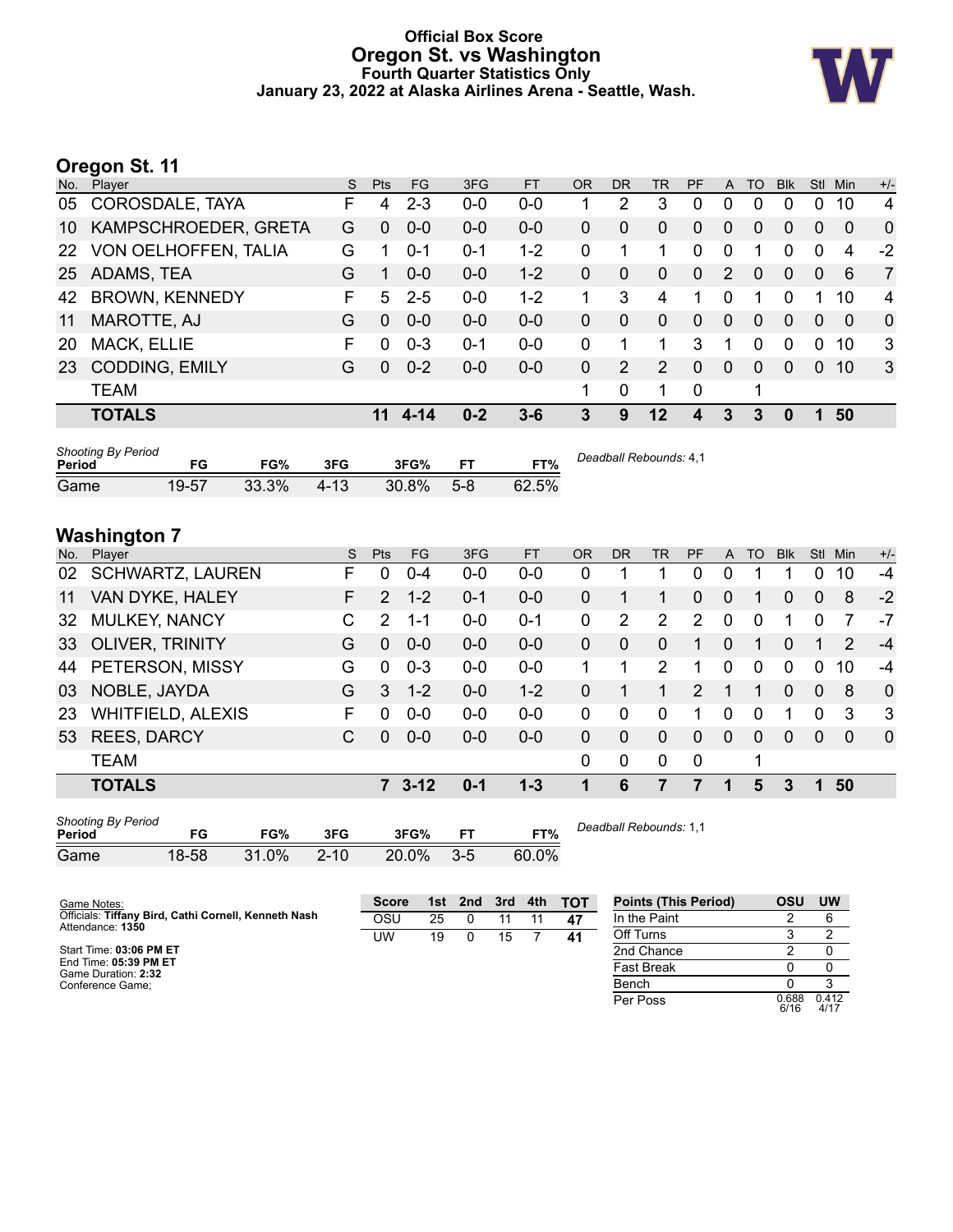# **Official Play-By-Play Oregon St. vs Washington Fourth Quarter January 23, 2022 at Alaska Airlines Arena - Seattle, Wash.**



### **Period 4**

<mark>Starters:</mark><br>Oregon St.: 5 COROSDALE,TAYA (F); 10 KAMPSCHROEDER,GRETA (G); 22 VON OELHOFFEN,TALIA (G); 25 ADAMS,TEA (G); 42 BROWN,KENNEDY (F);<br>**Washington**: 2 SCHWARTZ,LAUREN (F); 11 VAN DYKE,HALEY (F); 32 MULKEY,NANCY (C);

| Time           | <b>VISITORS: Oregon St.</b>                 | <b>Score</b> | <b>Margin</b>  | <b>HOME: Washington</b>                 |
|----------------|---------------------------------------------|--------------|----------------|-----------------------------------------|
| 10:00          |                                             |              |                | SUB OUT: MULKEY, NANCY                  |
| 10:00          |                                             |              |                | SUB IN: VAN DYKE, HALEY                 |
| 09:42          |                                             | 36-36        | T              | GOOD! JUMPER by VAN DYKE, HALEY [PNT]   |
| 09:27          |                                             |              |                | FOUL (PERSONAL) by WHITFIELD, ALEXIS    |
| 09:24          | MISSED 3PTR by VON OELHOFFEN, TALIA         |              |                |                                         |
| 09:23          |                                             |              |                | REBOUND (DEF) by TEAM                   |
| 09:23          | FOUL (PERSONAL) by MACK, ELLIE              |              |                |                                         |
| 08:59          | FOUL (PERSONAL) by MACK, ELLIE              |              |                |                                         |
| 08:59          |                                             | 37-36        | H <sub>1</sub> | GOOD! FT by NOBLE, JAYDA                |
| 08:59          |                                             |              |                | MISSED FT by NOBLE, JAYDA               |
| 08:57          | REBOUND (DEF) by COROSDALE, TAYA            |              |                |                                         |
| 08:41          | MISSED LAYUP by BROWN, KENNEDY              |              |                |                                         |
| 08:38          |                                             |              |                | REBOUND (DEF) by VAN DYKE, HALEY        |
| 08:18          |                                             |              |                | MISSED JUMPER by SCHWARTZ, LAUREN       |
| 08:14          | REBOUND (DEF) by COROSDALE, TAYA            |              |                |                                         |
| 07:54          | MISSED JUMPER by MACK, ELLIE                |              |                |                                         |
| 07:51          |                                             |              |                | REBOUND (DEF) by PETERSON, MISSY        |
| 07:36          |                                             |              |                | MISSED JUMPER by PETERSON, MISSY        |
| 07:32          | REBOUND (DEF) by CODDING, EMILY             |              |                |                                         |
| 07:17          | MISSED JUMPER by CODDING, EMILY             |              |                |                                         |
| 07:17          |                                             |              |                | BLOCK by WHITFIELD, ALEXIS              |
| 07:17          | REBOUND (OFF) by TEAM                       |              |                |                                         |
| 07:17          |                                             |              |                | SUB OUT: NOBLE, JAYDA                   |
| 07:17          |                                             |              |                | SUB OUT: WHITFIELD, ALEXIS              |
| 07:17          |                                             |              |                | SUB IN: MULKEY, NANCY                   |
| 07:17          |                                             |              |                | SUB IN: OLIVER, TRINITY                 |
| 07:05          | TURNOVER (LOSTBALL) by VON OELHOFFEN, TALIA |              |                |                                         |
| 07:05          |                                             |              |                | STEAL by OLIVER, TRINITY                |
| 06:50          |                                             |              |                | MISSED JUMPER by PETERSON, MISSY        |
| 06:47          | REBOUND (DEF) by VON OELHOFFEN, TALIA       |              |                |                                         |
| 06:30          | MISSED 3PTR by MACK, ELLIE                  |              |                |                                         |
| 06:27          |                                             |              |                | REBOUND (DEF) by SCHWARTZ, LAUREN       |
| 06:13          |                                             |              |                | FOUL (OFF) by OLIVER, TRINITY           |
| 06:13<br>06:13 | SUB OUT: VON OELHOFFEN, TALIA               |              |                | TURNOVER (OFFENSIVE) by OLIVER, TRINITY |
| 06:13          | SUB IN: ADAMS, TEA                          |              |                |                                         |
| 05:58          | GOOD! JUMPER by BROWN, KENNEDY              | 37-38        | V <sub>1</sub> |                                         |
| 05:58          | ASSIST by MACK, ELLIE                       |              |                |                                         |
| 05:36          |                                             |              |                | MISSED JUMPER by SCHWARTZ, LAUREN       |
| 05:32          | REBOUND (DEF) by MACK, ELLIE                |              |                |                                         |
| 05:08          | GOOD! JUMPER by COROSDALE, TAYA             | 37-40        | $V_3$          |                                         |
| 05:08          | ASSIST by ADAMS, TEA                        |              |                |                                         |
| 04:49          |                                             |              |                | MISSED JUMPER by PETERSON, MISSY        |
| 04:48          | REBOUND (DEF) by TEAM                       |              |                |                                         |
| 04:48          |                                             |              |                | FOUL (PERSONAL) by MULKEY, NANCY        |
| 04:48          |                                             |              |                |                                         |
| 04:48          |                                             |              |                | SUB OUT: VAN DYKE, HALEY                |
| 04:48          |                                             |              |                | SUB OUT: OLIVER, TRINITY                |
| 04:48          |                                             |              |                | SUB IN: NOBLE, JAYDA                    |
| 04:48          |                                             |              |                | SUB IN: WATKINS, T.T.                   |
| 04:34          | MISSED JUMPER by MACK, ELLIE                |              |                |                                         |
| 04:32          | REBOUND (OFF) by BROWN, KENNEDY             |              |                |                                         |
| 04:29          | GOOD! JUMPER by BROWN, KENNEDY [PNT]        | 37-42        | V <sub>5</sub> |                                         |
| 04:19          |                                             |              |                | MISSED JUMPER by SCHWARTZ, LAUREN       |
| 04:16          |                                             |              |                | REBOUND (OFF) by PETERSON, MISSY        |
| 03:56          |                                             |              |                | TURNOVER (SHOTCLOCK) by TEAM            |
| 03:34          | MISSED JUMPER by COROSDALE, TAYA            |              |                |                                         |
| 03:32          | REBOUND (OFF) by COROSDALE, TAYA            |              |                |                                         |
| 03:26          | MISSED JUMPER by BROWN, KENNEDY             |              |                |                                         |
| 03:23          |                                             |              |                | REBOUND (DEF) by NOBLE, JAYDA           |
| 03:09          |                                             |              |                | TURNOVER (TRAVEL) by SCHWARTZ, LAUREN   |
| 02:48          | FOUL (OFF) by BROWN, KENNEDY                |              |                |                                         |
| 02:48          | TURNOVER (OFFENSIVE) by BROWN, KENNEDY      |              |                |                                         |
| 02:48          |                                             |              |                | SUB OUT: WATKINS, T.T.                  |
| 02:48          |                                             |              |                | SUB IN: VAN DYKE, HALEY                 |
|                |                                             |              |                |                                         |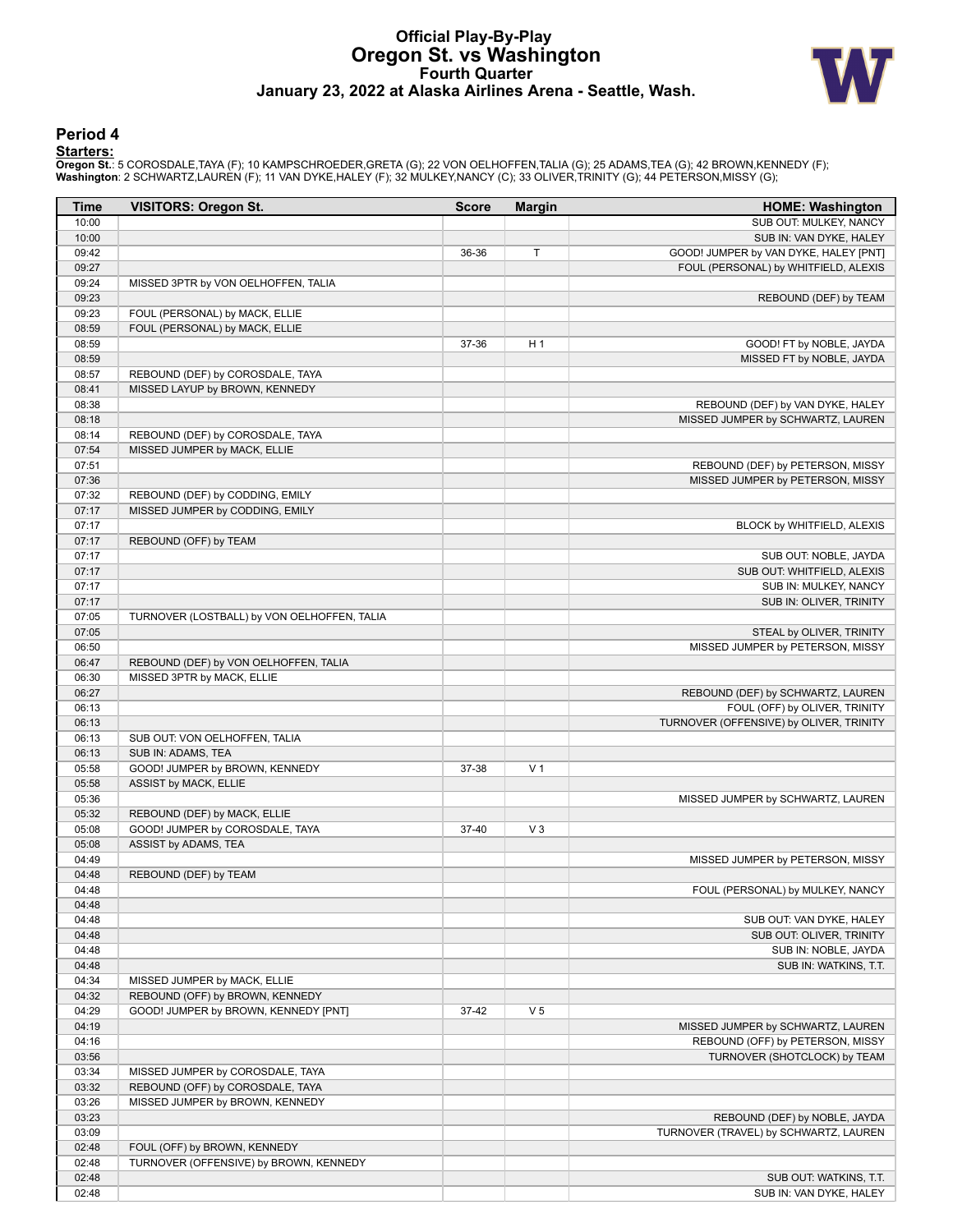| <b>Time</b> | <b>VISITORS: Oregon St.</b>       | <b>Score</b> | <b>Margin</b>  | <b>HOME: Washington</b>                |
|-------------|-----------------------------------|--------------|----------------|----------------------------------------|
| 02:37       |                                   |              |                | MISSED LAYUP by NOBLE, JAYDA           |
| 02:35       | REBOUND (DEF) by BROWN, KENNEDY   |              |                |                                        |
| 02:12       | GOOD! JUMPER by COROSDALE, TAYA   | $37 - 44$    | V <sub>7</sub> |                                        |
| 02:12       | ASSIST by ADAMS, TEA              |              |                |                                        |
| 01:55       |                                   |              |                | MISSED LAYUP by SCHWARTZ, LAUREN       |
| 01:52       | REBOUND (DEF) by BROWN, KENNEDY   |              |                |                                        |
| 01:40       | MISSED JUMPER by CODDING, EMILY   |              |                |                                        |
| 01:40       |                                   |              |                | BLOCK by SCHWARTZ, LAUREN              |
| 01:37       |                                   |              |                | REBOUND (DEF) by MULKEY, NANCY         |
| 01:22       |                                   |              |                | TURNOVER (LOSTBALL) by VAN DYKE, HALEY |
| 00:52       | MISSED LAYUP by BROWN, KENNEDY    |              |                |                                        |
| 00:52       |                                   |              |                | BLOCK by MULKEY, NANCY                 |
| 00:51       | REBOUND (OFF) by TEAM             |              |                |                                        |
| 00:51       | TURNOVER (SHOTCLOCK) by TEAM      |              |                |                                        |
| 00:51       |                                   |              |                | TIMEOUT 30SEC                          |
| 00:45       |                                   | 39-44        | V <sub>5</sub> | GOOD! LAYUP by MULKEY, NANCY           |
| 00:45       |                                   |              |                | ASSIST by NOBLE, JAYDA                 |
| 00:45       | FOUL (PERSONAL) by MACK, ELLIE    |              |                |                                        |
| 00:45       |                                   |              |                | MISSED FT by MULKEY, NANCY             |
| 00:41       | REBOUND (DEF) by CODDING, EMILY   |              |                |                                        |
| 00:41       | TIMEOUT 30SEC                     |              |                |                                        |
| 00:41       | SUB OUT: CODDING, EMILY           |              |                |                                        |
| 00:41       | SUB IN: VON OELHOFFEN, TALIA      |              |                |                                        |
| 00:37       |                                   |              |                | FOUL (PERSONAL) by MULKEY, NANCY       |
| 00:34       |                                   |              |                | FOUL (PERSONAL) by NOBLE, JAYDA        |
| 00:34       | MISSED FT by VON OELHOFFEN, TALIA |              |                |                                        |
| 00:34       | REBOUND (OFF) by TEAM             |              |                |                                        |
| 00:34       | GOOD! FT by VON OELHOFFEN, TALIA  | 39-45        | $V_6$          |                                        |
| 00:34       |                                   |              |                | TIMEOUT 30SEC                          |
| 00:34       | SUB OUT: VON OELHOFFEN, TALIA     |              |                |                                        |
| 00:34       | SUB IN: CODDING, EMILY            |              |                |                                        |
| 00:29       |                                   | 41-45        | V <sub>4</sub> | GOOD! LAYUP by NOBLE, JAYDA            |
| 00:28       |                                   |              |                | FOUL (PERSONAL) by NOBLE, JAYDA        |
| 00:28       | GOOD! FT by ADAMS, TEA            | 41-46        | V <sub>5</sub> |                                        |
| 00:27       | MISSED FT by ADAMS, TEA           |              |                |                                        |
| 00:27       |                                   |              |                | REBOUND (DEF) by MULKEY, NANCY         |
| 00:27       |                                   |              |                | <b>TIMEOUT TEAM</b>                    |
| 00:27       | SUB OUT: MACK, ELLIE              |              |                |                                        |
| 00:27       | SUB IN: MITROVIC, JELENA          |              |                |                                        |
| 00:13       |                                   |              |                | TURNOVER (BADPASS) by NOBLE, JAYDA     |
| 00:13       | STEAL by BROWN, KENNEDY           |              |                |                                        |
| 00:12       |                                   |              |                | FOUL (PERSONAL) by PETERSON, MISSY     |
| 00:12       | MISSED FT by BROWN, KENNEDY       |              |                |                                        |
| 00:12       | REBOUND (OFF) by TEAM             |              |                |                                        |
| 00:12       | GOOD! FT by BROWN, KENNEDY        | $41 - 47$    | $V_6$          |                                        |
| 00:01       |                                   |              |                | MISSED 3PTR by VAN DYKE, HALEY         |
| 00:00       | REBOUND (DEF) by BROWN, KENNEDY   |              |                |                                        |

| <b>Points (This Period)</b> | OSU           | UW            |
|-----------------------------|---------------|---------------|
| In the Paint                |               |               |
| Off Turns                   |               |               |
| 2nd Chance                  |               |               |
| <b>Fast Break</b>           |               |               |
| Bench                       |               |               |
| Per Poss                    | 0.688<br>6/16 | 0.412<br>4/17 |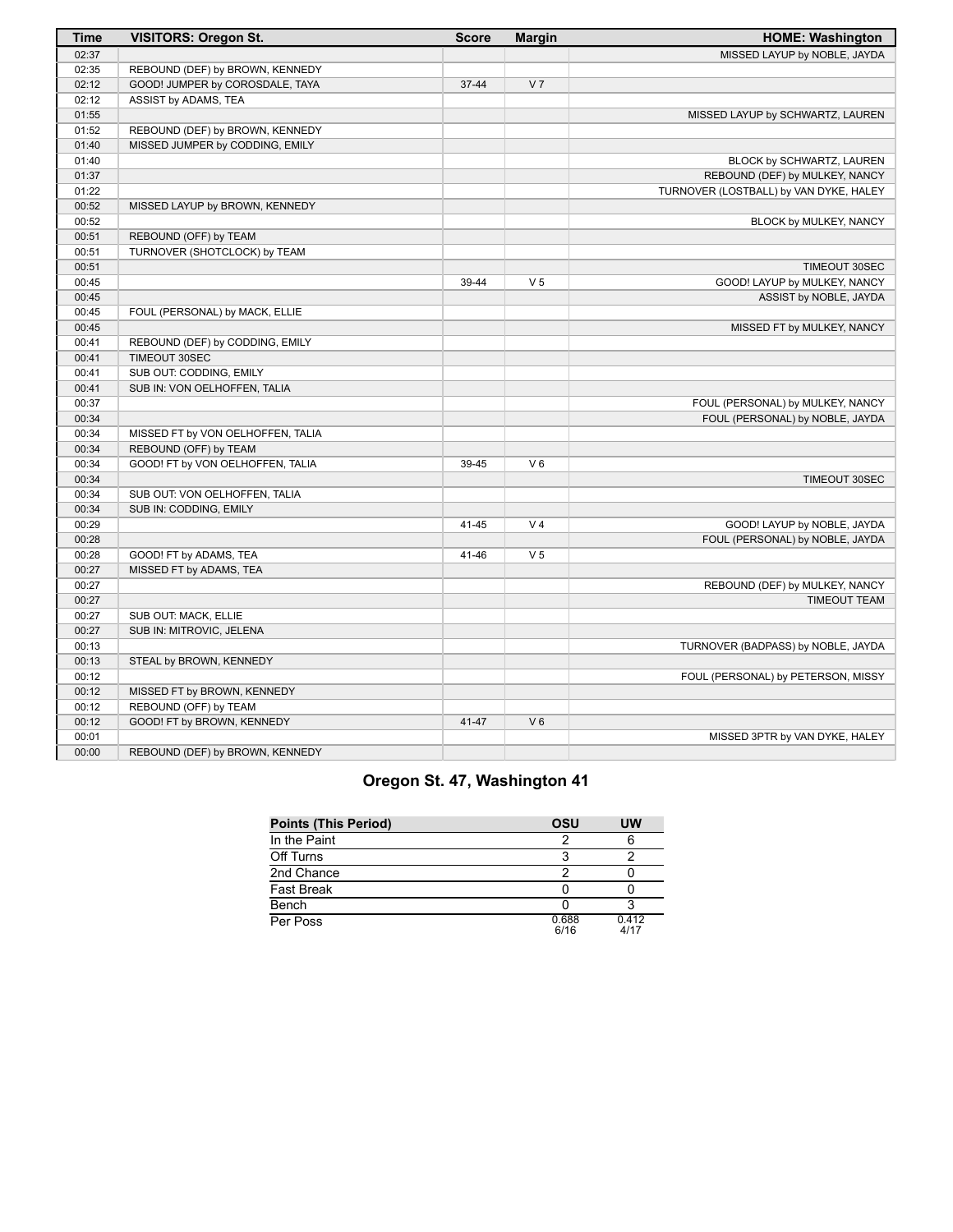# **Official Scoring/Possession Reference Chart Oregon St. vs Washington Period 1 January 23, 2022 at Alaska Airlines Arena - Seattle, Wash.**



### **Period 1**

<mark>Starters:</mark><br>Oregon St.: 5 COROSDALE,TAYA (F); 10 KAMPSCHROEDER,GRETA (G); 22 VON OELHOFFEN,TALIA (G); 25 ADAMS,TEA (G); 42 BROWN,KENNEDY (F);<br>**Washington**: 2 SCHWARTZ,LAUREN (F); 11 VAN DYKE,HALEY (F); 32 MULKEY,NANCY (C);

| <b>Time</b> | <b>VISITORS: Oregon St.</b>             | <b>Score</b> | <b>Margin</b>  | <b>HOME: Washington</b>               |
|-------------|-----------------------------------------|--------------|----------------|---------------------------------------|
| 09:44       |                                         | $2 - 0$      | H <sub>2</sub> | GOOD! JUMPER by VAN DYKE, HALEY       |
| 09:27       | GOOD! 3PTR by VON OELHOFFEN, TALIA      | $2 - 3$      | V <sub>1</sub> |                                       |
| 08:37       | GOOD! LAYUP by BROWN, KENNEDY [FB]      | $2 - 5$      | V <sub>3</sub> |                                       |
| 08:06       | GOOD! FT by COROSDALE, TAYA             | $2-6$        | V <sub>4</sub> |                                       |
| 08:06       | GOOD! FT by COROSDALE, TAYA             | $2 - 7$      | V <sub>5</sub> |                                       |
| 07:37       |                                         | $4 - 7$      | V <sub>3</sub> | GOOD! JUMPER by NOBLE, JAYDA          |
| 07:18       | GOOD! JUMPER by MACK, ELLIE [PNT]       | $4 - 9$      | V <sub>5</sub> |                                       |
| 06:39       | GOOD! JUMPER by BROWN, KENNEDY [PNT]    | $4 - 11$     | V <sub>7</sub> |                                       |
| 06:12       |                                         | $6 - 11$     | V <sub>5</sub> | GOOD! JUMPER by MULKEY, NANCY         |
| 05:30       | GOOD! 3PTR by COROSDALE, TAYA [FB]      | $6 - 14$     | V8             |                                       |
| 05:06       |                                         | $7 - 14$     | V <sub>7</sub> | GOOD! FT by OLIVER, TRINITY           |
| 05:06       |                                         | $8 - 14$     | $V_6$          | GOOD! FT by OLIVER, TRINITY           |
| 05:02       | GOOD! JUMPER by BROWN, KENNEDY [FB/PNT] | $8 - 16$     | V <sub>8</sub> |                                       |
| 04:08       |                                         | $10 - 16$    | $V_6$          | GOOD! JUMPER by PETERSON, MISSY       |
| 03:28       |                                         | $12 - 16$    | V <sub>4</sub> | GOOD! LAYUP by WHITFIELD, ALEXIS      |
| 03:08       | GOOD! 3PTR by COROSDALE, TAYA           | $12 - 19$    | V <sub>7</sub> |                                       |
| 02:29       | GOOD! LAYUP by MITROVIC, JELENA         | $12 - 21$    | V <sub>9</sub> |                                       |
| 02:23       |                                         | $14 - 21$    | V <sub>7</sub> | GOOD! JUMPER by SCHWARTZ, LAUREN [FB] |
| 01:44       | GOOD! LAYUP by MITROVIC, JELENA         | $14 - 23$    | V <sub>9</sub> |                                       |
| 01:22       |                                         | 16-23        | V <sub>7</sub> | GOOD! LAYUP by WHITFIELD, ALEXIS      |
| 01:18       | GOOD! JUMPER by VON OELHOFFEN, TALIA    | $16 - 25$    | V <sub>9</sub> |                                       |
| 00:59       |                                         | 19-25        | $V_6$          | GOOD! 3PTR by SCHWARTZ, LAUREN        |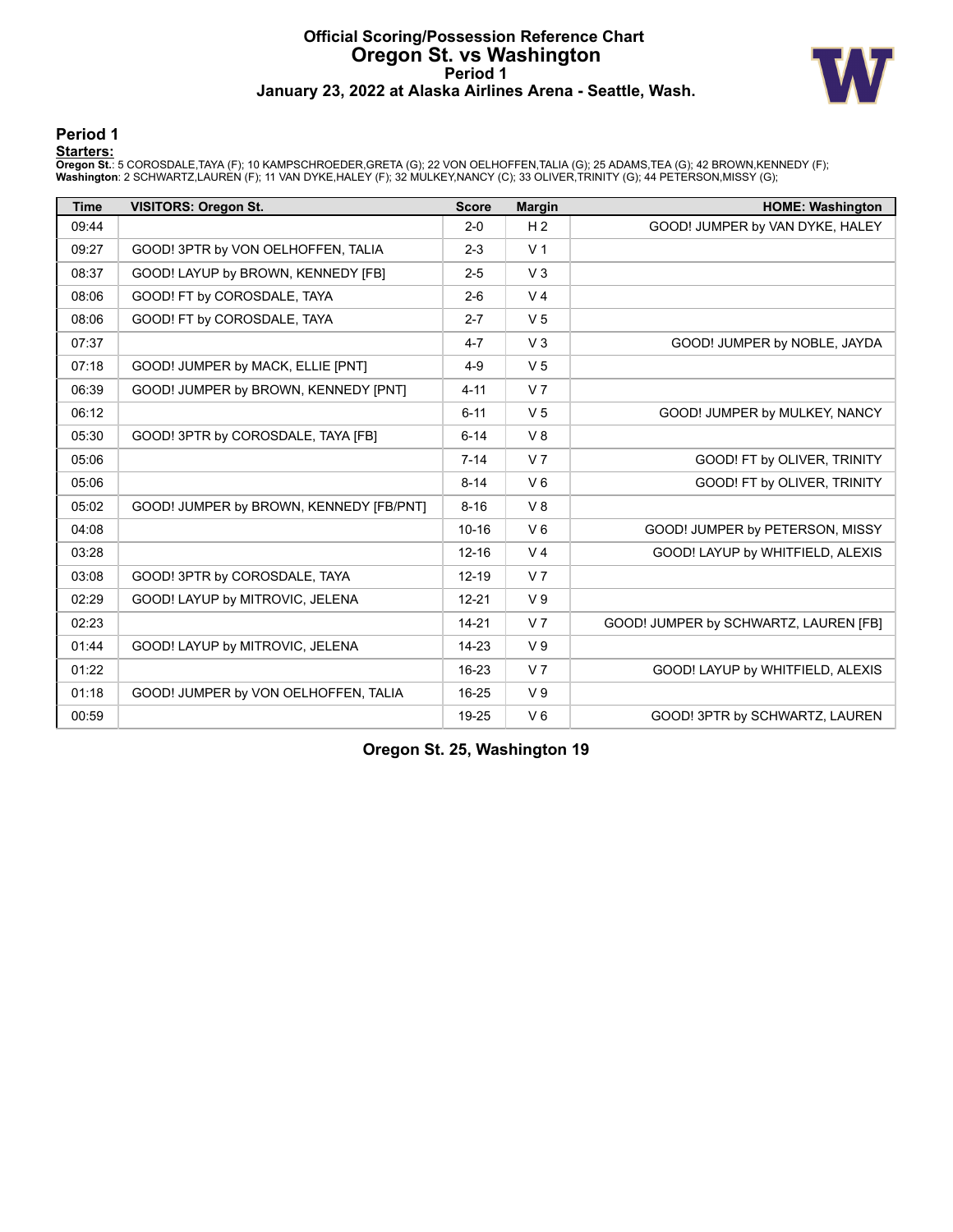# **Official Scoring/Possession Reference Chart Oregon St. vs Washington Period 2 January 23, 2022 at Alaska Airlines Arena - Seattle, Wash.**



**Period 2**

<mark>Starters:</mark><br>Oregon St.: 5 COROSDALE,TAYA (F); 10 KAMPSCHROEDER,GRETA (G); 22 VON OELHOFFEN,TALIA (G); 25 ADAMS,TEA (G); 42 BROWN,KENNEDY (F);<br>**Washington**: 2 SCHWARTZ,LAUREN (F); 11 VAN DYKE,HALEY (F); 32 MULKEY,NANCY (C);

**Time VISITORS: Oregon St. Score Margin HOME: Washington**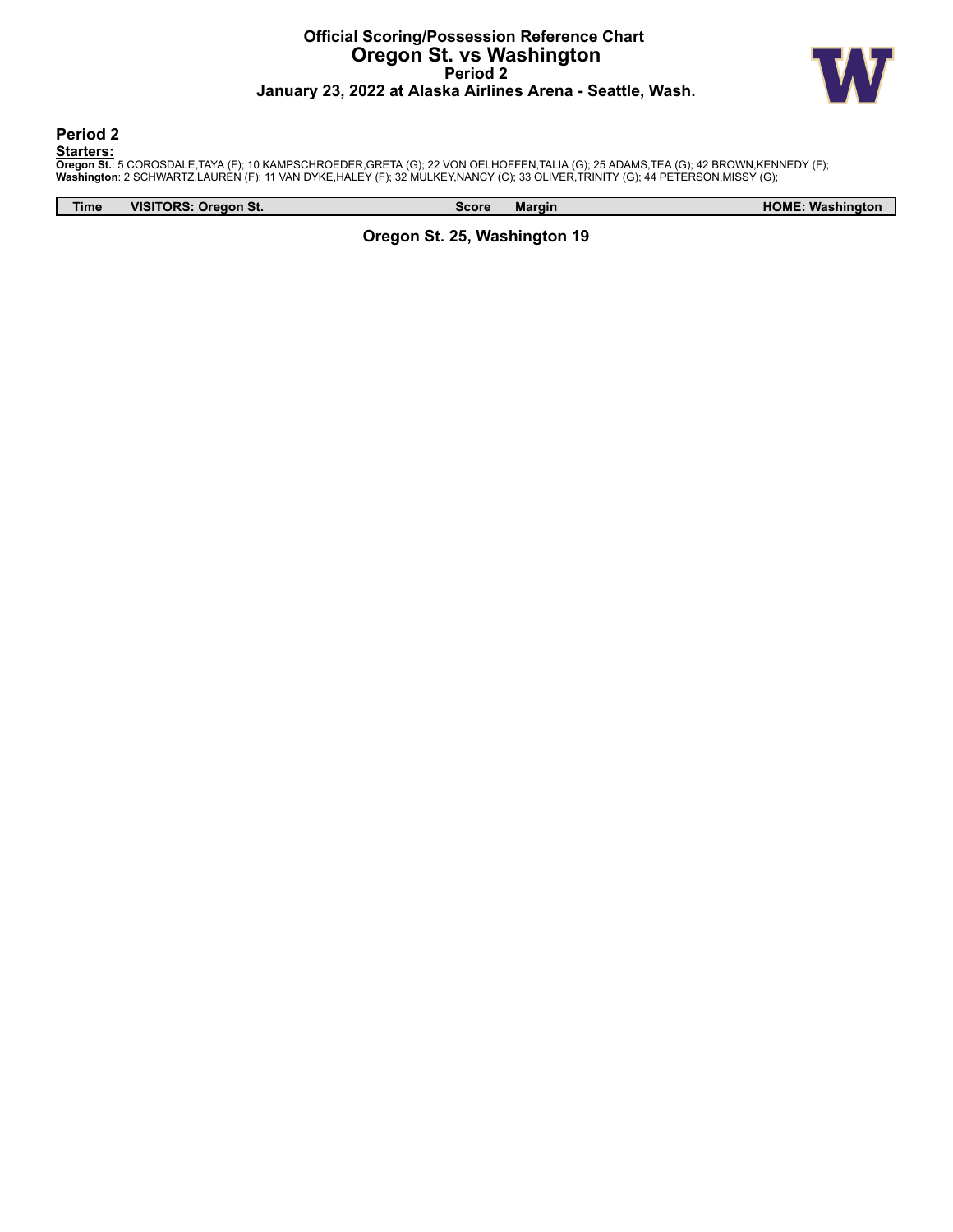# **Official Scoring/Possession Reference Chart Oregon St. vs Washington Period 3 January 23, 2022 at Alaska Airlines Arena - Seattle, Wash.**



### **Period 3**

<mark>Starters:</mark><br>Oregon St.: 5 COROSDALE,TAYA (F); 10 KAMPSCHROEDER,GRETA (G); 22 VON OELHOFFEN,TALIA (G); 25 ADAMS,TEA (G); 42 BROWN,KENNEDY (F);<br>**Washington**: 2 SCHWARTZ,LAUREN (F); 11 VAN DYKE,HALEY (F); 32 MULKEY,NANCY (C);

| <b>Time</b> | <b>VISITORS: Oregon St.</b>             | <b>Score</b> | <b>Margin</b>  | <b>HOME: Washington</b>            |
|-------------|-----------------------------------------|--------------|----------------|------------------------------------|
| 09:51       | GOOD! JUMPER by VON OELHOFFEN, TALIA    | 19-27        | V8             |                                    |
| 09:39       |                                         | 22-27        | V <sub>5</sub> | GOOD! 3PTR by SCHWARTZ, LAUREN     |
| 07:41       |                                         | 24-27        | V <sub>3</sub> | GOOD! JUMPER by MULKEY, NANCY      |
| 07:05       | GOOD! 3PTR by KAMPSCHROEDER, GRETA [FB] | 24-30        | $V_6$          |                                    |
| 06:40       |                                         | 26-30        | V <sub>4</sub> | GOOD! LAYUP by MULKEY, NANCY [PNT] |
| 05:45       | GOOD! LAYUP by BROWN, KENNEDY [PNT]     | 26-32        | $V_6$          |                                    |
| 05:25       |                                         | 28-32        | V <sub>4</sub> | GOOD! LAYUP by NOBLE, JAYDA [PNT]  |
| 05:08       | GOOD! JUMPER by ADAMS, TEA [PNT]        | 28-34        | $V_6$          |                                    |
| 04:28       |                                         | 30-34        | V <sub>4</sub> | GOOD! LAYUP by MULKEY, NANCY [PNT] |
| 03:27       |                                         | $32 - 34$    | V <sub>2</sub> | GOOD! JUMPER by MULKEY, NANCY      |
| 03:04       | GOOD! JUMPER by MITROVIC, JELENA [PNT]  | $32 - 36$    | V <sub>4</sub> |                                    |
| 01:57       |                                         | 34-36        | V <sub>2</sub> | GOOD! LAYUP by PETERSON, MISSY     |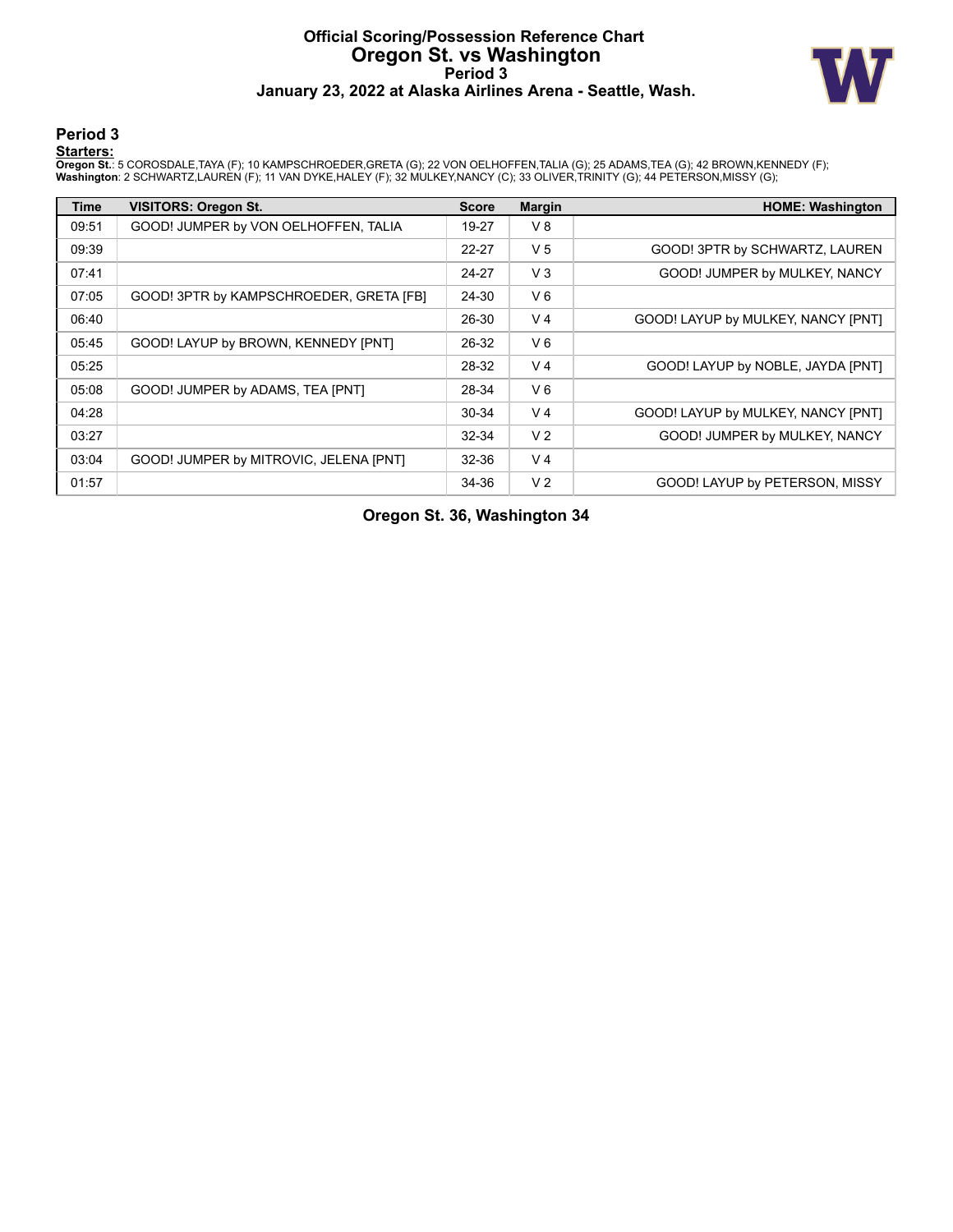# **Official Scoring/Possession Reference Chart Oregon St. vs Washington Period 4 January 23, 2022 at Alaska Airlines Arena - Seattle, Wash.**



### **Period 4**

<mark>Starters:</mark><br>Oregon St.: 5 COROSDALE,TAYA (F); 10 KAMPSCHROEDER,GRETA (G); 22 VON OELHOFFEN,TALIA (G); 25 ADAMS,TEA (G); 42 BROWN,KENNEDY (F);<br>**Washington**: 2 SCHWARTZ,LAUREN (F); 11 VAN DYKE,HALEY (F); 32 MULKEY,NANCY (C);

| <b>Time</b> | <b>VISITORS: Oregon St.</b>          | <b>Score</b> | <b>Margin</b>  | <b>HOME: Washington</b>               |
|-------------|--------------------------------------|--------------|----------------|---------------------------------------|
| 09:42       |                                      | 36-36        |                | GOOD! JUMPER by VAN DYKE, HALEY [PNT] |
| 08:59       |                                      | 37-36        | H <sub>1</sub> | GOOD! FT by NOBLE, JAYDA              |
| 05:58       | GOOD! JUMPER by BROWN, KENNEDY       | 37-38        | V <sub>1</sub> |                                       |
| 05:08       | GOOD! JUMPER by COROSDALE, TAYA      | $37-40$      | $V_3$          |                                       |
| 04:29       | GOOD! JUMPER by BROWN, KENNEDY [PNT] | $37-42$      | V <sub>5</sub> |                                       |
| 02:12       | GOOD! JUMPER by COROSDALE, TAYA      | $37 - 44$    | V <sub>7</sub> |                                       |
| 00:45       |                                      | 39-44        | V <sub>5</sub> | GOOD! LAYUP by MULKEY, NANCY          |
| 00:34       | GOOD! FT by VON OELHOFFEN, TALIA     | 39-45        | $V_6$          |                                       |
| 00:29       |                                      | 41-45        | V <sub>4</sub> | GOOD! LAYUP by NOBLE, JAYDA           |
| 00:28       | GOOD! FT by ADAMS, TEA               | 41-46        | V <sub>5</sub> |                                       |
| 00:12       | GOOD! FT by BROWN, KENNEDY           | 41-47        | $V_6$          |                                       |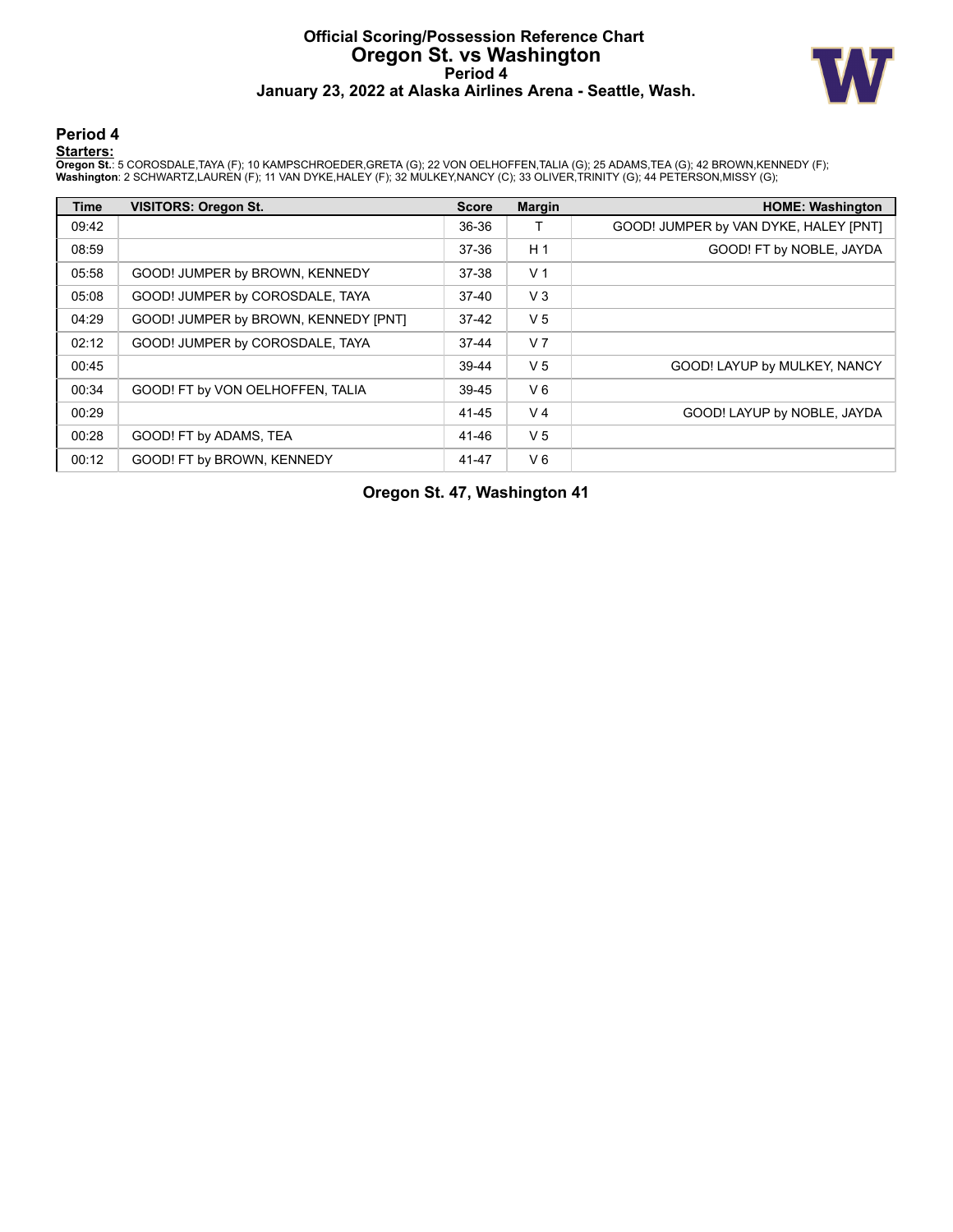# **Official Substitutions Log Oregon St. vs Washington Period 1**



| January 23, 2022 at Alaska Airlines Arena - Seattle, Wash. |
|------------------------------------------------------------|
|------------------------------------------------------------|

| <b>VISITORS: Oregon St.</b>      | Time  | <b>Score</b>   | <b>HOME: Washington</b>                            |
|----------------------------------|-------|----------------|----------------------------------------------------|
| 5 COROSDALE, TAYA                |       |                | 2 SCHWARTZ.LAUREN                                  |
| 10 KAMPSCHROEDER, GRETA          |       |                | 11 VAN DYKE, HALEY                                 |
| 22 VON OELHOFFEN, TALIA          |       |                | 32 MULKEY, NANCY                                   |
| 25 ADAMS, TEA                    |       |                | 33 OLIVER, TRINITY                                 |
| 42 BROWN, KENNEDY                |       |                | 44 PETERSON, MISSY                                 |
|                                  | 10:00 | $\overline{a}$ | SUB OUT: VAN DYKE, HALEY                           |
|                                  | 10:00 |                | SUB IN: NOBLE, JAYDA                               |
| SUB OUT: 12 MITROVIC, JELENA     | 10:00 |                |                                                    |
| SUB OUT: 22 VON OELHOFFEN, TALIA | 10:00 |                |                                                    |
| SUB OUT: 23 CODDING, EMILY       | 10:00 |                |                                                    |
| SUB IN: 11 MAROTTE, AJ           | 10:00 |                |                                                    |
| SUB IN: 25 ADAMS, TEA            | 10:00 |                |                                                    |
| SUB IN: 42 BROWN.KENNEDY         | 10:00 |                |                                                    |
|                                  | 08:06 | $5-2$          | SUB OUT: WATKINS, T.T.                             |
|                                  | 08:06 |                | SUB OUT: PETERSON, MISSY                           |
|                                  | 08:06 |                | SUB IN: VAN DYKE, HALEY                            |
|                                  | 08:06 |                | SUB IN: OLIVER, TRINITY                            |
|                                  | 06:34 | $11 - 4$       | SUB OUT: MULKEY, NANCY                             |
|                                  | 06:34 |                | SUB IN: REES, DARCY                                |
| SUB OUT: 5 COROSDALE, TAYA       | 06:34 |                |                                                    |
| SUB OUT: 11 MAROTTE.AJ           | 06:34 |                |                                                    |
| SUB IN: 10 KAMPSCHROEDER, GRETA  | 06:34 |                |                                                    |
| SUB IN: 22 VON OELHOFFEN, TALIA  | 06:34 |                |                                                    |
|                                  | 05:11 | $14-6$         | SUB OUT: SCHWARTZ, LAUREN                          |
|                                  | 05:11 |                | SUB OUT: NOBLE, JAYDA                              |
|                                  | 05:11 |                | SUB IN: WHITFIELD, ALEXIS                          |
|                                  | 05:11 |                | SUB IN: PETERSON, MISSY                            |
| SUB OUT: 10 KAMPSCHROEDER, GRETA | 04:24 | $16-8$         |                                                    |
| SUB OUT: 20 MACK, ELLIE          | 04:24 |                |                                                    |
| SUB OUT: 25 ADAMS, TEA           | 04:24 |                |                                                    |
| SUB OUT: 42 BROWN, KENNEDY       | 04:24 |                |                                                    |
| SUB IN: 5 COROSDALE, TAYA        | 04:24 |                |                                                    |
| SUB IN: 11 MAROTTE, AJ           | 04:24 |                |                                                    |
|                                  | 04:24 |                |                                                    |
| SUB IN: 12 MITROVIC, JELENA      | 04:24 |                |                                                    |
| SUB IN: 23 CODDING, EMILY        | 03:48 | $16-10$        |                                                    |
|                                  | 03:48 |                | SUB OUT: MULKEY, NANCY                             |
|                                  | 03:48 |                | SUB OUT: OLIVER, TRINITY                           |
|                                  | 03:48 |                | SUB IN: WHITFIELD, ALEXIS<br>SUB IN: WATKINS, T.T. |
| SUB OUT: 10 KAMPSCHROEDER, GRETA | 03:48 |                |                                                    |
|                                  | 03:48 |                |                                                    |
| SUB OUT: 25 ADAMS, TEA           |       |                |                                                    |
| SUB IN: 12 MITROVIC, JELENA      | 03:48 |                |                                                    |
| SUB IN: 23 CODDING, EMILY        | 03:48 |                |                                                    |
|                                  | 03:11 | 16-12          | SUB OUT: OLIVER, TRINITY                           |
|                                  | 03:11 |                | SUB OUT: REES, DARCY                               |
|                                  | 03:11 |                | SUB IN: SCHWARTZ, LAUREN                           |
|                                  | 03:11 |                | SUB IN: NOBLE, JAYDA                               |
| SUB OUT: 22 VON OELHOFFEN, TALIA | 03:11 |                |                                                    |
| SUB IN: 25 ADAMS, TEA            | 03:11 |                |                                                    |
| SUB OUT: 42 BROWN, KENNEDY       | 02:02 | 21-14          |                                                    |
| SUB IN: 20 MACK, ELLIE           | 02:02 |                |                                                    |
|                                  | 01:44 | $23 - 14$      | SUB OUT: WHITFIELD, ALEXIS                         |
|                                  | 01:44 |                | SUB IN: MULKEY, NANCY                              |
| SUB OUT: 11 MAROTTE, AJ          | 01:40 | 23-14          |                                                    |
| SUB OUT: 12 MITROVIC, JELENA     | 01:40 |                |                                                    |
| SUB OUT: 25 ADAMS, TEA           | 01:40 |                |                                                    |
| SUB IN: 20 MACK, ELLIE           | 01:40 |                |                                                    |
| SUB IN: 22 VON OELHOFFEN, TALIA  | 01:40 |                |                                                    |
| SUB IN: 42 BROWN, KENNEDY        | 01:40 |                |                                                    |
|                                  | 00:34 | 25-19          | SUB OUT: WHITFIELD, ALEXIS                         |
|                                  | 00:34 |                | SUB IN: MULKEY, NANCY                              |
| SUB OUT: 22 VON OELHOFFEN, TALIA | 00:03 | 25-19          |                                                    |
| SUB IN: 25 ADAMS, TEA            | 00:03 |                |                                                    |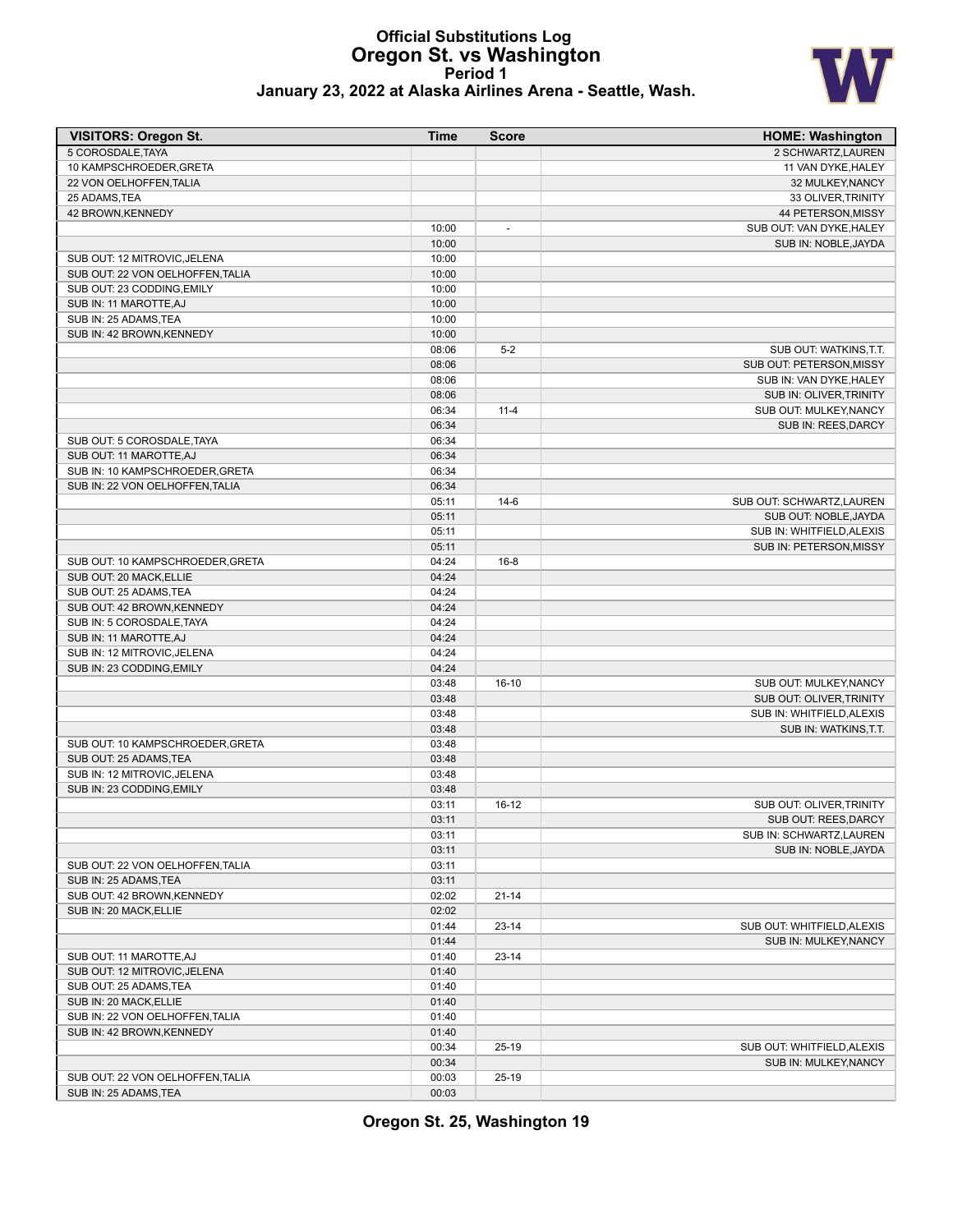# **Official Substitutions Log Oregon St. vs Washington Period 2 January 23, 2022 at Alaska Airlines Arena - Seattle, Wash.**



| VISITORS: Oregon St.   | Time | <b>Score</b> | <b>HOME: Washington</b> |
|------------------------|------|--------------|-------------------------|
| 5 COROSDALE TAYA       |      |              | 2 SCHWARTZ.LAUREN       |
| 10 KAMPSCHROEDER.GRETA |      |              | 11 VAN DYKE.HALEY       |
| 22 VON OELHOFFEN.TALIA |      |              | 32 MULKEY.NANCY         |
| 25 ADAMS.TEA           |      |              | 33 OLIVER.TRINITY       |
| 42 BROWN.KENNEDY       |      |              | 44 PETERSON.MISSY       |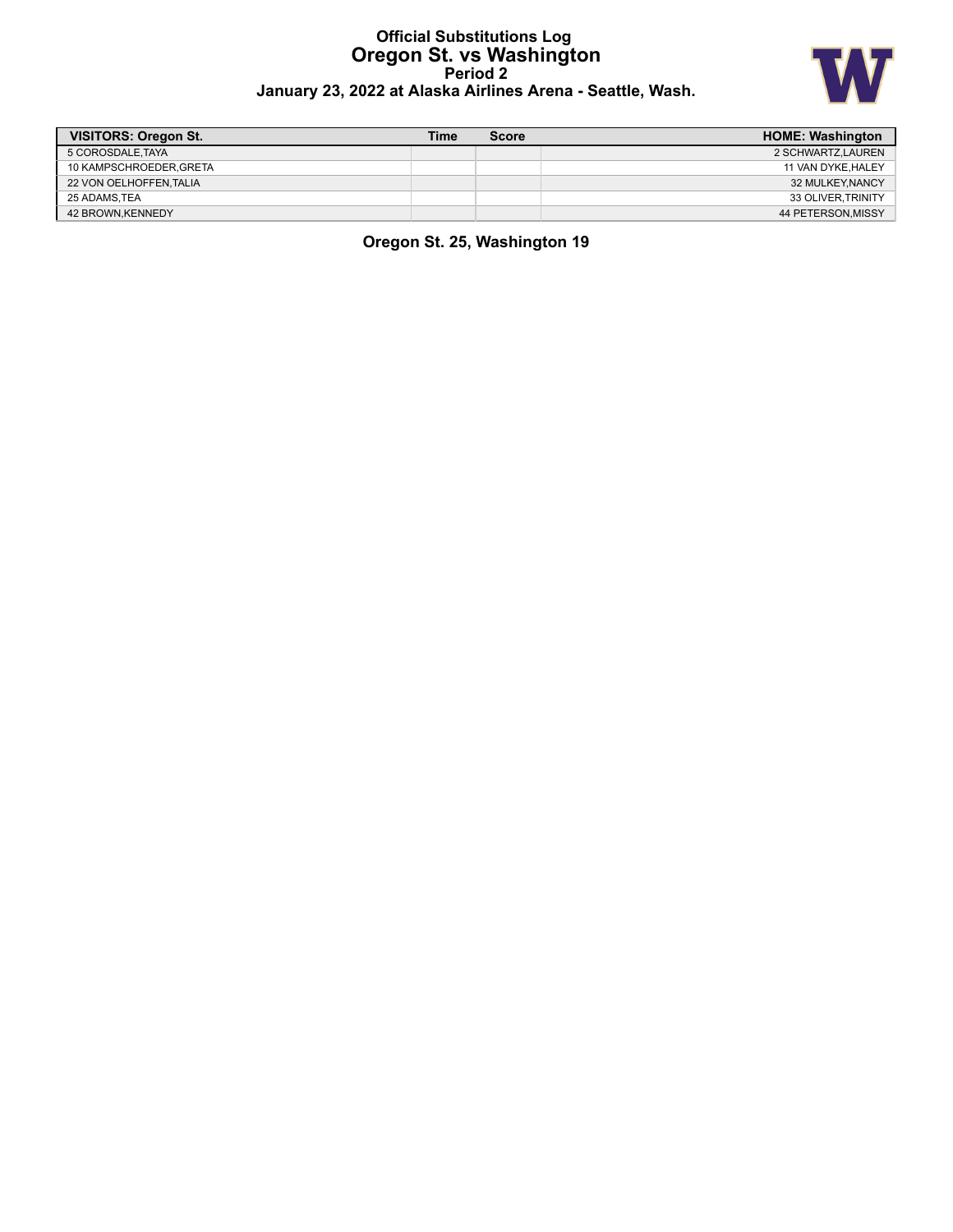### **Official Substitutions Log Oregon St. vs Washington Period 3 January 23, 2022 at Alaska Airlines Arena - Seattle, Wash.**



| <b>VISITORS: Oregon St.</b>      | <b>Time</b> | <b>Score</b>             | <b>HOME: Washington</b>   |
|----------------------------------|-------------|--------------------------|---------------------------|
| 5 COROSDALE.TAYA                 |             |                          | 2 SCHWARTZ, LAUREN        |
| 10 KAMPSCHROEDER, GRETA          |             |                          | 11 VAN DYKE, HALEY        |
| 22 VON OELHOFFEN, TALIA          |             |                          | 32 MULKEY, NANCY          |
| 25 ADAMS.TEA                     |             |                          | 33 OLIVER, TRINITY        |
| 42 BROWN, KENNEDY                |             |                          | 44 PETERSON, MISSY        |
|                                  | 10:00       | $\overline{\phantom{a}}$ | SUB OUT: NOBLE, JAYDA     |
|                                  | 10:00       |                          | SUB IN: OLIVER, TRINITY   |
| SUB OUT: 20 MACK.ELLIE           | 10:00       |                          |                           |
| SUB OUT: 23 CODDING, EMILY       | 10:00       |                          |                           |
| SUB IN: 10 KAMPSCHROEDER, GRETA  | 10:00       |                          |                           |
| SUB IN: 22 VON OELHOFFEN.TALIA   | 10:00       |                          |                           |
|                                  | 06:09       | $30 - 26$                | SUB OUT: OLIVER, TRINITY  |
|                                  | 06:09       |                          | SUB IN: NOBLE, JAYDA      |
|                                  | 03:30       | 34-30                    | SUB OUT: VAN DYKE, HALEY  |
|                                  | 03:30       |                          | SUB IN: WHITFIELD, ALEXIS |
| SUB OUT: 10 KAMPSCHROEDER, GRETA | 03:30       |                          |                           |
| SUB OUT: 22 VON OELHOFFEN, TALIA | 03:30       |                          |                           |
| SUB OUT: 42 BROWN.KENNEDY        | 03:30       |                          |                           |
| SUB IN: 12 MITROVIC, JELENA      | 03:30       |                          |                           |
| SUB IN: 20 MACK, ELLIE           | 03:30       |                          |                           |
| SUB IN: 23 CODDING.EMILY         | 03:30       |                          |                           |
| SUB OUT: 12 MITROVIC, JELENA     | 01:38       | 36-34                    |                           |
| SUB IN: 42 BROWN, KENNEDY        | 01:38       |                          |                           |
| SUB OUT: 25 ADAMS, TEA           | 00:58       | 36-34                    |                           |
| SUB IN: 22 VON OELHOFFEN, TALIA  | 00:58       |                          |                           |